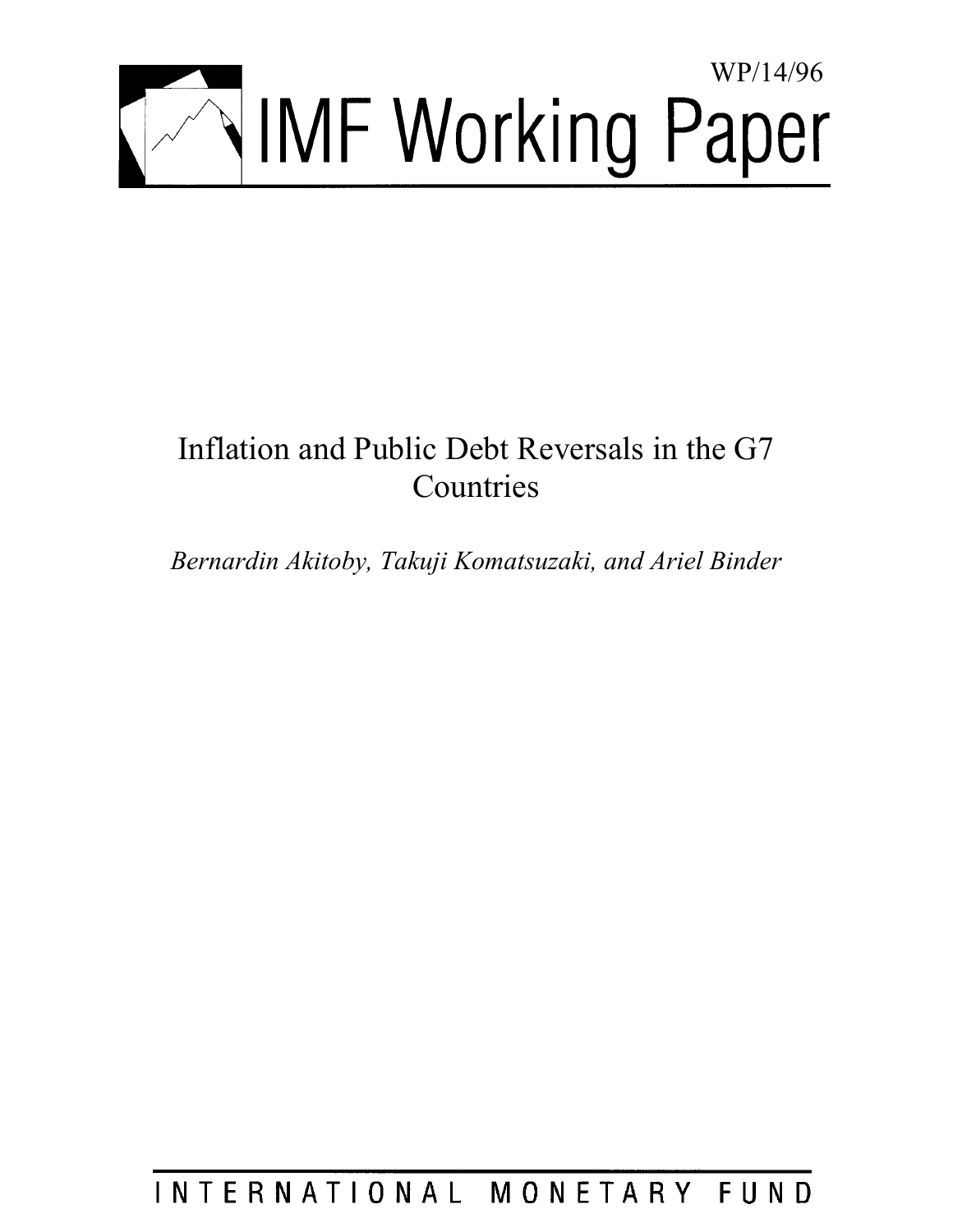#### **IMF Working Paper**

#### Fiscal Affairs Department

#### Inflation and Public Debt Reversals in the G7 Countries<sup>1</sup>

#### **Prepared by Bernardin Akitoby, Takuji Komatsuzaki, and Ariel Binder**

June 2014

**This Working Paper should not be reported as representing the views of the IMF.**  The views expressed in this Working Paper are those of the author(s) and do not necessarily represent those of the IMF or IMF policy. Working Papers describe research in progress by the author(s) and are published to elicit comments and to further debate.

#### **Abstract**

 This paper investigates the impact of low or high inflation on the public debt-to-GDP ratio in the G-7 countries. Our simulations suggest that if inflation were to fall to zero for five years, the average net debt-to-GDP ratio would increase by about 5 percentage points over the next five years. In contrast, raising inflation to 6 percent for the next five years would reduce the average net debt-to-GDP ratio by about 11 percentage points under the full Fisher effect and about 14 percentage points under the partial Fisher effect. Thus higher inflation could help reduce the public debt-to-GDP ratio somewhat in advanced economies. However, it could hardly solve the debt problem on its own and would raise significant challenges and risks. First of all, it may be difficult to create higher inflation, as evidenced by Japan's experience in the last few decades. In addition, un-anchoring of inflation expectations could increase long-term real interest rates, distort resource allocation, reduce economic growth, and hurt the lower–income households.

JEL Classification Numbers: E31, F34, H63

Keywords: Inflation, debt drisis, G7, public debt, soverign debt

Author's e-mail address: bakitoby@imf.org, tkomatsuzaki@imf.org, and ajbinder@umich.edu

<sup>&</sup>lt;sup>1</sup> We would like to thank Kamil Dybczak, Hugh Bredenkamp, Karina Garcia, Yi Xiong, Helge Berger, Ruchir Agarwal, Céline Allard, Jochen Andritzky, Ruy Lama, Tao Wu, Thomas Helbling, John Simon, David Hidalgo, Deniz Igan, and Lusine Lusinyan for their useful comments and suggestions.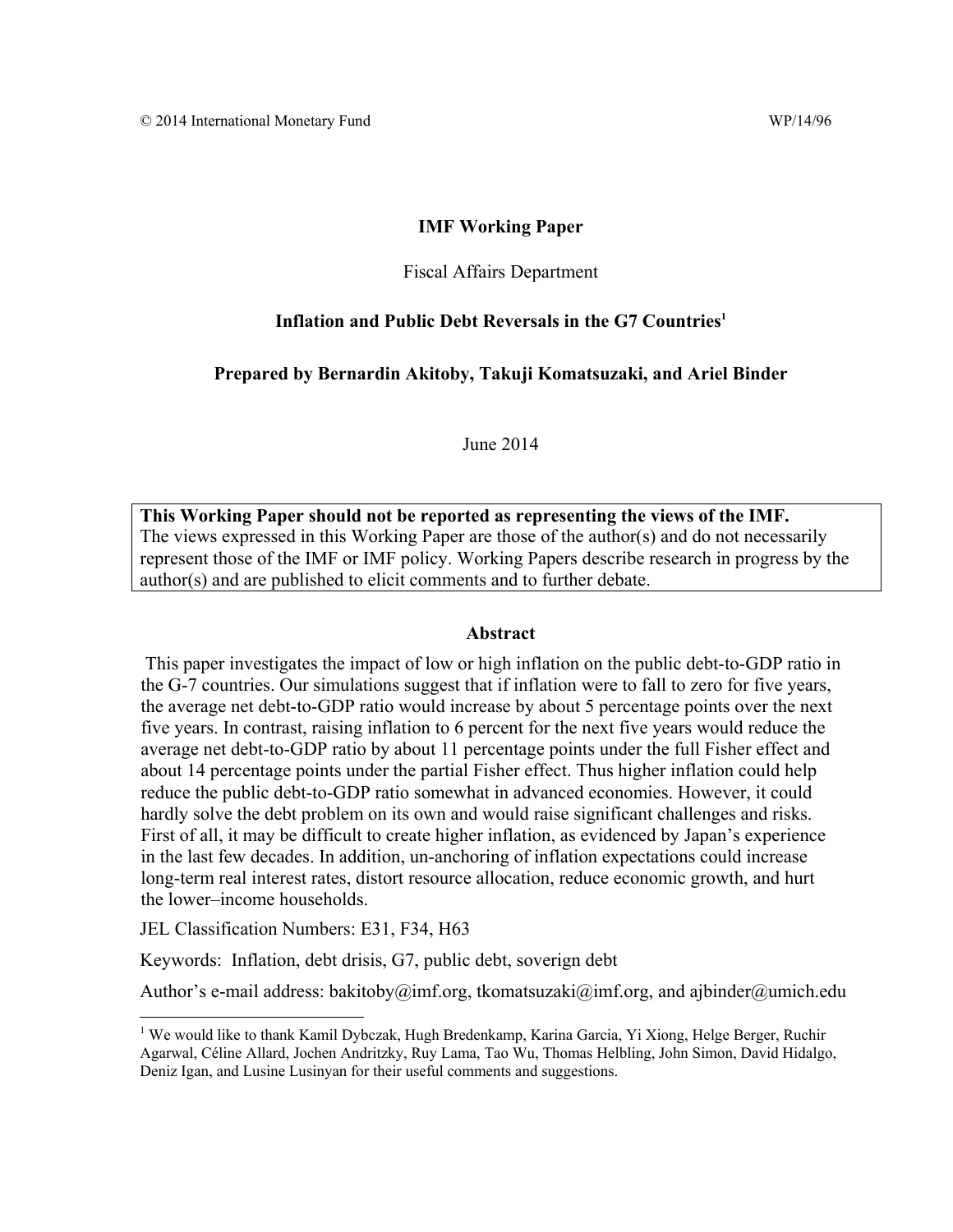### Contents Page

### Tables

| 5. Debt-Reducing Impacts of Inflation with Reduced Fisher Effect (Alpha=0.5)14 |
|--------------------------------------------------------------------------------|
| 6. Debt-Reducing Impacts of Inflation with Reduced Fisher Effect (Alpha=0)14   |
|                                                                                |
|                                                                                |
|                                                                                |
|                                                                                |

### Figures

| 3. Debt Reduction as a Function of Medium- and Long-Term Debt Share21 |  |
|-----------------------------------------------------------------------|--|
|                                                                       |  |
|                                                                       |  |
|                                                                       |  |
|                                                                       |  |
|                                                                       |  |
|                                                                       |  |
|                                                                       |  |

| D |  |
|---|--|
|   |  |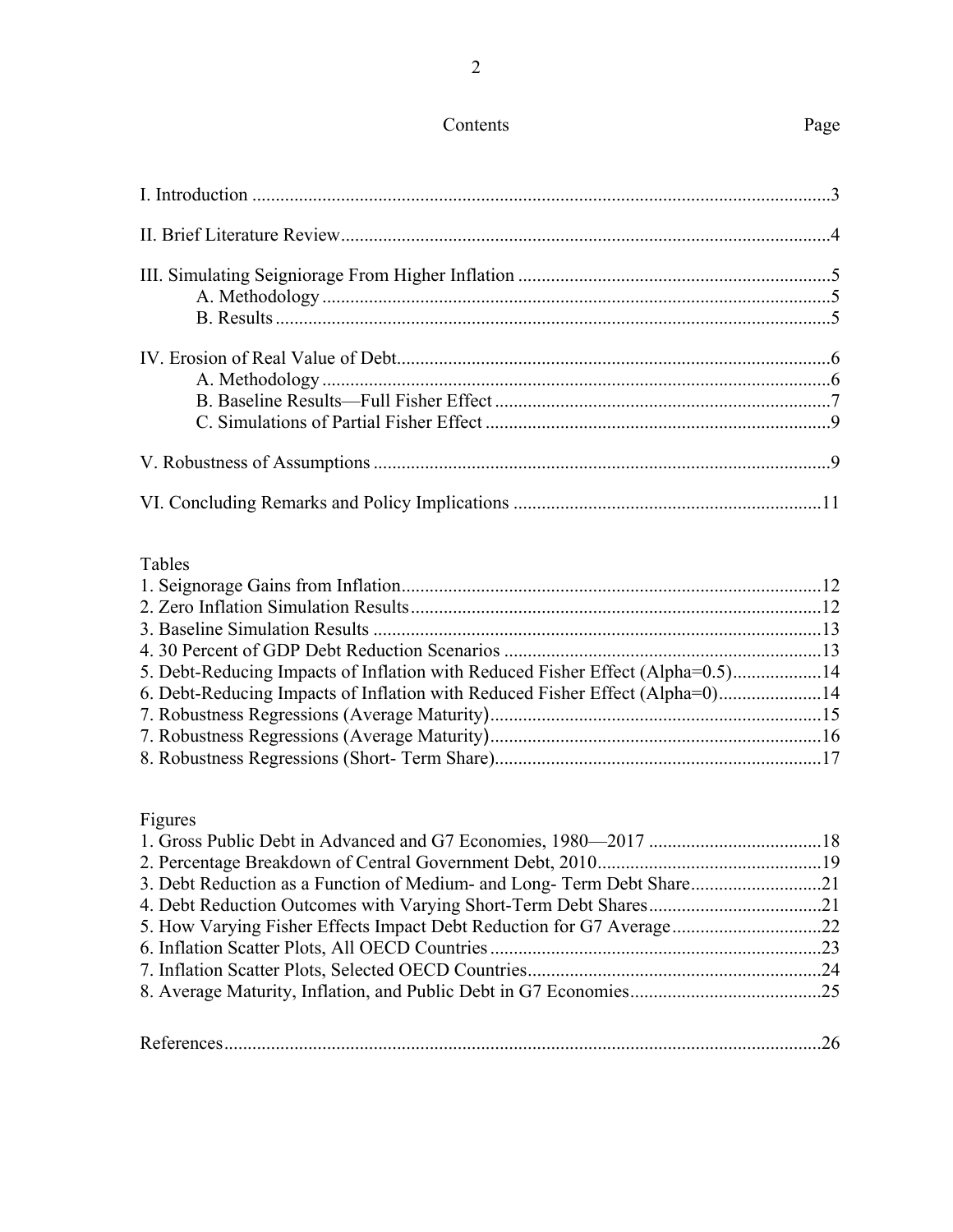#### **I. INTRODUCTION**

The global financial crisis has led to unprecedented public debt buildups in peacetime, thereby raising serious concerns about debt sustainability in advanced economies (Figure 1). If history is any guide, the current environment of low growth and falling inflation will compound the scale of the problem. A situation of very low or even negative growth—as already experienced in the euro area—certainly makes the task of reversing high debt more difficult, as it makes debt—fixed in nominal terms—more expensive in real terms. Against this background, some prominent academics have wondered whether inflation could help deal with high debt in an era of low growth.<sup>2</sup>

Higher inflation could help reduce public debt through three main channels. First, governments can capture real resources through base money creation (*seigniorage*). Second, inflation can erode the real value of the debt. The impact of this channel will depend on the maturity structure and currency denomination of the debt, as well as on the interest rate response to higher inflation, with inflation having the largest impact on long-term, fixedrate, and local-currency-denominated debt. Short-term debt and maturing long-term debt will need to be refinanced at higher interest rates, the floating rate debt will adjust automatically to higher rates, and the local currency value of foreign-currency-denominated debt will rise due to the currency depreciation that will accompany higher inflation. Third, inflation can affect the primary balance, including if brackets are not indexed under a progressive income tax.

The paper simulates the effect of the first two channels for G-7 countries.<sup>3</sup> The findings show that seigniorage from higher inflation would play only a limited role in bringing down debt ratios, given the relatively low levels of base money in the G-7 countries. With regard to the impact of inflation on the real value of the debt, simulations suggest that if inflation were to fall to zero for five years, the average net debt-to-GDP ratio would increase by about 5 percentage points over the next five years. In contrast, raising inflation from *World Economic Outlook* (*WEO*) baseline projections to 6 percent for five years would erode the debt-to GDP ratio somewhat. Assuming that the G- 7 countries have constant debt maturity structures, experience no impact of inflation on economic growth, and experience a one-for-one adjustment to inflation of nominal interest rates on newly-issued debt (full Fisher effect), the average net debt-to-GDP ratio would be reduced by about 11 percentage points over the next five years. Under partial Fisher effect, the net debt-to-GDP ratio reduction would be about 14 percentage points. Thus, higher inflation could have some effect on debt stocks. However, it could hardly solve the debt problem on its own and would raise significant challenges and risks.

<u>.</u>

<sup>&</sup>lt;sup>2</sup> See Blanchard et al. (2010), Rogoff (2008), and Ball (2012). While these authors recommend a higher inflation, they do not claim that inflation alone can solve the public debt problem.

<sup>&</sup>lt;sup>3</sup> A discussion of the third channel is beyond the scope of this paper.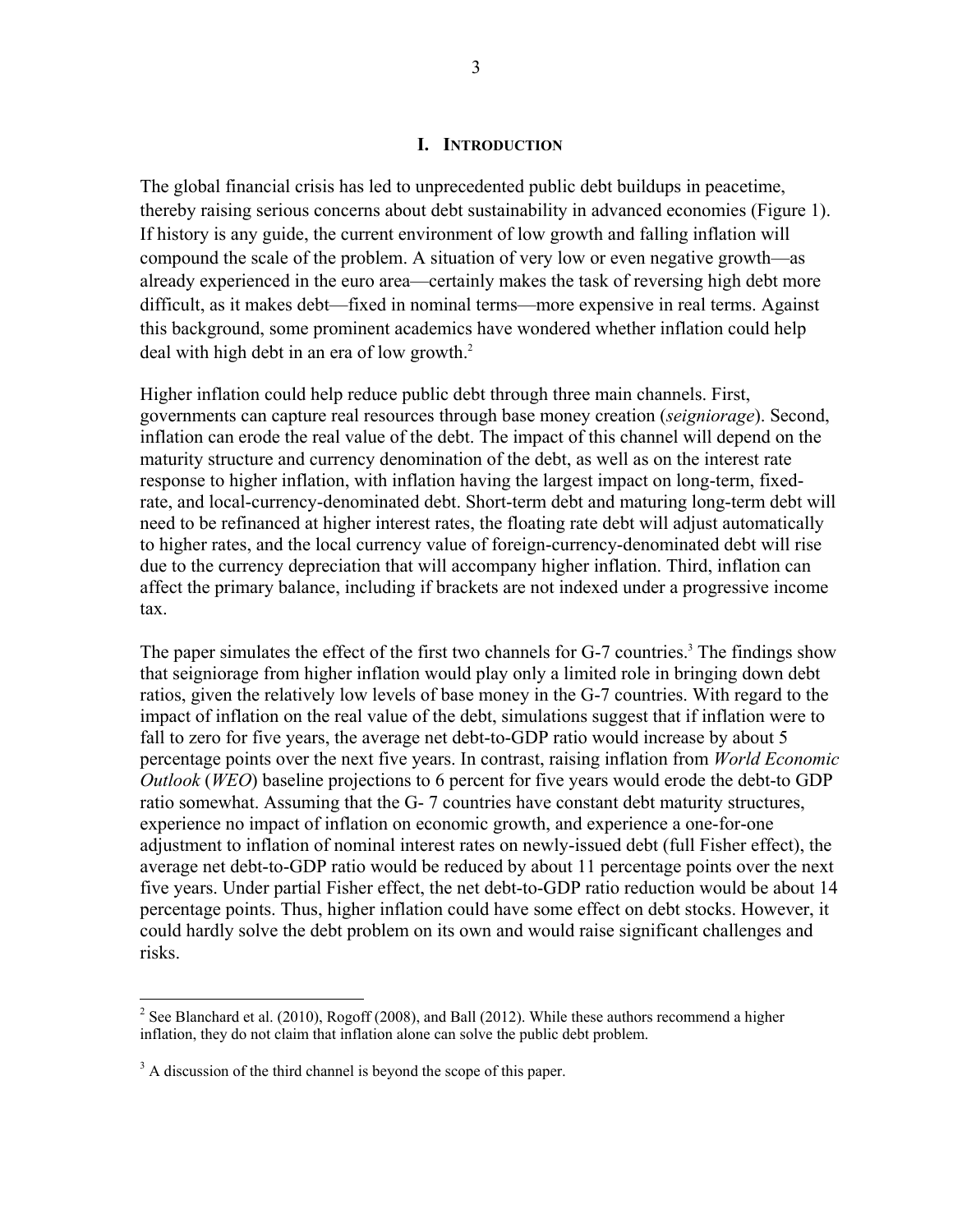This paper is organized as follows: Section II provides a brief literature review, Section III discusses the impact of inflation on seigniorage revenue, Section IV simulates the role of inflation in eroding the real value of outstanding debt, Section V examines the robustness of the assumptions behind our simulations, and Section VI concludes.

#### **II. BRIEF LITERATURE REVIEW**

A recent strand of the literature on public debt reversals empirically investigates the effect of inflation on public debt. Reinhart and Sbrancia (2011) decompose the debt dynamics of selected advanced economies and emerging markets from 1945 to the present. They find that financial repression—where inflation is combined with the regulations of the financial sector—contributed to substantial debt reduction from 1945 through the 1970s in advanced economies. In contrast, using a debt dynamics equation and estimated rate of return to government bonds, Hall and Sargent (2010) find inflation's contribution to debt reduction in the U.S. from 1941 to 2009 to be modest. Similarly, applying a VAR framework to G7 countries (excluding France) over 1960—2005, Giannitsarou and Scott (2008) show that the contribution of inflation to debt movements is small. Most recently, Abbas et al. (2013) find that inflation has played a relatively minor role in a sample of 26 episodes of large debt reversals in advanced economies since the 1980s.

Another strand of the literature attempts to model the relationships between inflation, debt maturity, and public debt. Missale and Blanchard (1994) develop a model showing that when a government chooses the debt maturity it has an incentive to inflate away the debt, but faces reputational risks. In the authors' model, the longest debt maturity consistent with a credible pledge to low inflation is a decreasing function of the initial level of debt. In the model used by Aizenman and Marion (2011), the government chooses inflation while the initial debt maturity is taken as given. In calibrating their model to the U.S economy, they find that the government has an incentive to optimally increase inflation to 6 percent, resulting in a 20 percent decrease in the debt-to-GDP ratio over five years. Krause and Moyen (2011) build a standard New Keynesian DSGE model, featuring long-term debt and uncertainty regarding the targeted inflation. In this framework, raising inflation is difficult when confidence in monetary authorities remains intact. In contrast to the New Keynesian model, the literature on the Fiscal Theory of Price Level (FTPL) relaxes the assumption that the price level is determined exclusively by monetary policy while fiscal policy always adjusts to ensure debt sustainability—such as the studies by Leeper (1991), Davig and Leeper (2011), and Cochrane (2011). The FTPL model often generates high inflation depending on the coordination between fiscal and monetary policies. For instance, if fiscal policy does not ensure debt sustainability by generating sufficient primary surpluses, monetary policy should generate higher inflation to help reduce public debt—which means inflating the debt away.

Compared with the empirical literature, our paper focuses on the debt dynamics going forward. It simulates the impact of exogenous inflation shocks on public debt, thus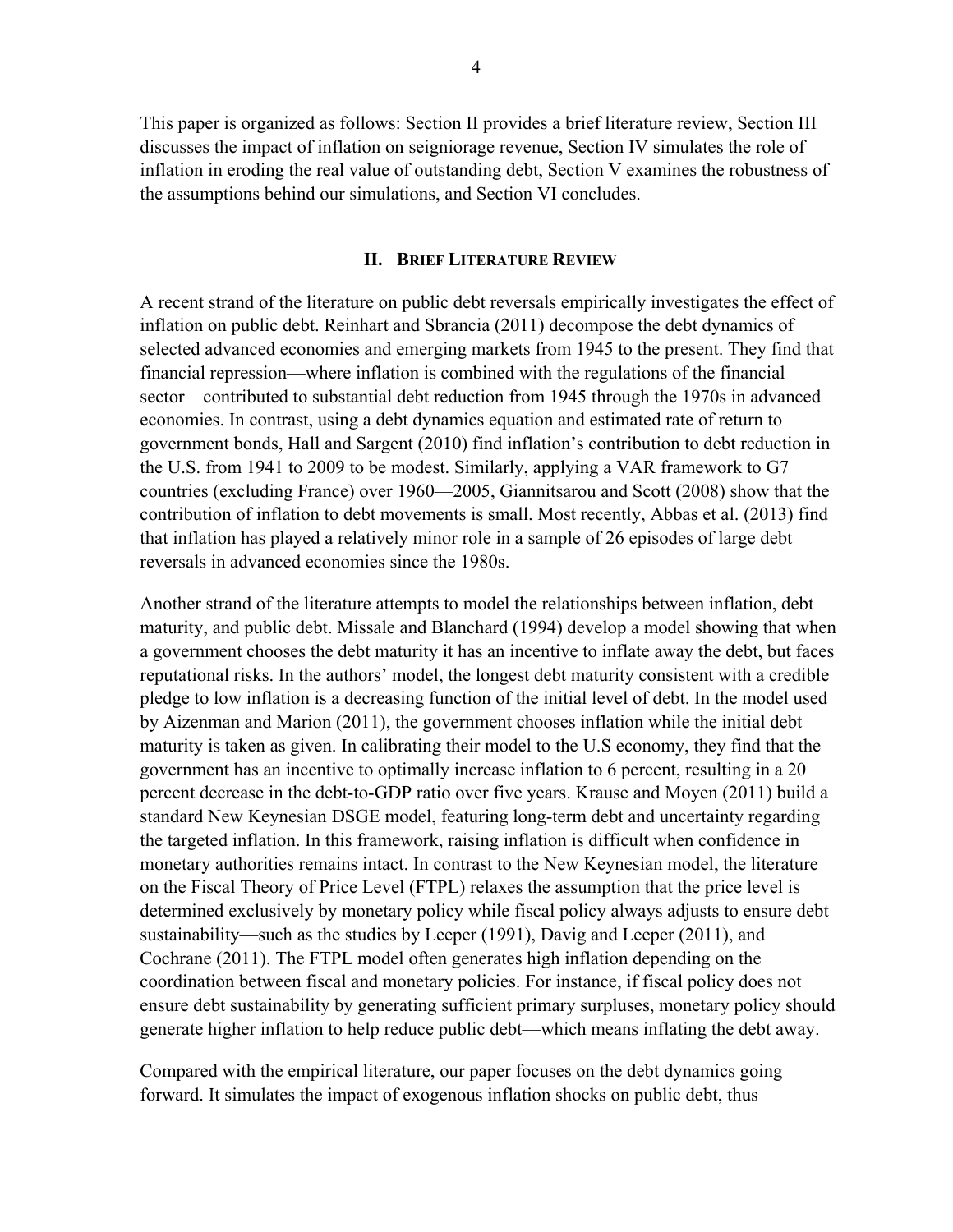quantifying the debt-reducing potential of higher inflation. Thus, it does not directly address the feasibility of generating inflation or the possibility of changes in monetary and fiscal policy regimes. However, we acknowledge the potential difficulty in generating high inflation, and we caution against fiscal dominance.<sup>4</sup>

#### **III. SIMULATING SEIGNIORAGE FROM HIGHER INFLATION**

#### **A. Methodology**

Seigniorage represents the real revenues a government acquires by using newly issued money to buy goods and non-money assets. It is defined as:

$$
Seigniorage = \frac{\dot{M}_t}{P_t} = \mu_t m_t = \dot{m}_t + \pi_t m_t
$$

where  $\mu_t = \frac{m_t}{M}$ *t*  $\mu_{i} = \frac{\dot{M}_{i}}{M_{i}}$ , and  $\dot{m}_{i}$  and  $m_{i} \pi_{i}$  are growth in real money balances and inflation tax,

respectively.

 $\overline{a}$ 

In principle, a government can increase seigniorage by raising inflation for a given level of real money balances. However, if high inflation leads to a reduction in holdings of real money balances ( $\dot{m}_t < 0$ ), it shrinks the effective tax base and decreases seigniorage. On the other hand, if the central bank increases the real money balance in its attempt to increase inflation, it could increase seigniorage. We assume constant real money stock, which would hold at steady state, thereby focusing on the portion of seigniorage that deals with inflation tax. We express seigniorage in terms of percentage of annual GDP and use base money as measure of money.

#### **B. Results**

Given the relatively low levels of base money in most advanced economies, seigniorage from higher inflation would play only a limited role in lowering debt ratios. Simulations suggest that one additional point of inflation would raise seigniorage for the sample by about 0.12 percent of GDP annually. So, raising inflation from *World Economic Outlook* (WEO) baseline projections to 6 percent for five years (2013-17) would generate cumulative seigniorage revenue of about  $2\frac{1}{2}$  percentage points of GDP on average (Table 1). Countryspecific estimates vary from less than one percent (Canada) to about 5 percent (Japan).

<sup>&</sup>lt;sup>4</sup> Fiscal dominance can be defined as a situation in which monetary policy is driven by the need to ensure fiscal sustainability when fiscal policy cannot adjust.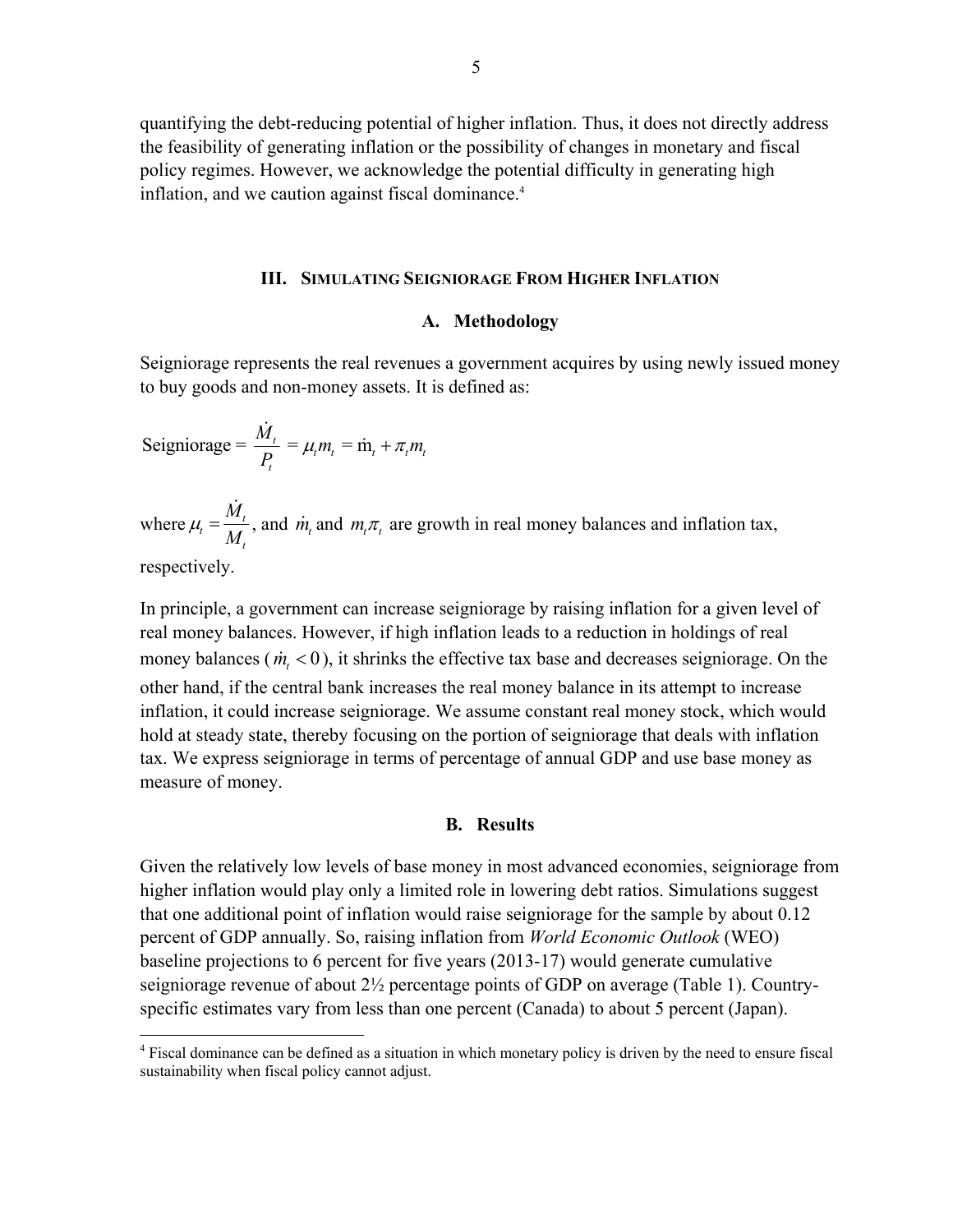#### **IV. EROSION OF REAL VALUE OF DEBT**

#### **A. Methodology**

#### *The debt dynamics equation*

The simulation of the "debt-erosion channel" is based on the standard debt dynamics equation. Total debt is broken down into three categories: domestic currency denominated, foreign currency denominated, and inflation-indexed debt. Debt maturity is split into shortterm and medium- to long-term. Moreover, there is a distinction between medium- to longterm debts that are outstanding at the time of the inflation shock and those issued after the shock. In particular, the dynamic debt equation is specified as follows:

$$
b_{t} = \begin{cases}\n-pb_{t} + b_{t-1}^{ST} \left( \frac{1 + r_{t}^{ST}}{1 + g_{t}} \right) + b_{t-1}^{MT - LT, old} \left[ \frac{1 + i_{t}^{imp}}{(1 + g_{t}) \left( 1 + \pi_{t}^{base} + \pi_{t}^{surprise} \right)} \right] \\
+ b_{t-1}^{MT - LT, new} \left[ \frac{1 + i_{t}^{imp} + \pi_{t}^{surprise}}{(1 + g_{t}) \left( 1 + \pi_{t}^{base} + \pi_{t}^{surprise} \right)} \right] + b_{t-1}^{indexed} \left( \frac{1 + r_{t}^{MT - LT}}{1 + g_{t}} \right)\n\end{cases} \tag{4.1}
$$

In (4.1),  $b_t$ ,  $b_{t-1}^{ST}$ ,  $b_{t-1}^{MT-LT,old}$ ,  $b_{t-1}^{MT-LT,new}$ ,  $b_{t-1}^{indexed}$  are the debt- to-GDP ratio, short-term debt- to-GDP ratio, medium- and long-term outstanding debt- to- GDP ratios, postinflation shock issuances of medium- and long-term debt to GDP ratio, and inflation-indexed or foreign currency debt-to-GDP ratio. The variables  $r_t^{ST}$ ,  $i_t^{imp}$ ,  $r_t^{MT-LT}$  represent real interest rates on short- term debt, implied nominal interest rates on medium- and long-term debt, and real interest rates on medium- and long-term debt. Respectively,  $\pi_t^{base}$ ,  $\pi_t^{surface}$ ,  $g_t$ ,  $pb_t$  are baseline inflation, inflation shock ("surprise inflation"), real output growth, and primary balance- to- GDP ratio.

In the baseline scenario, inflation shock in time t  $(\pi_t^{\text{surprise}})$  affects the debt-to-GDP ratio only via medium- and long-term debt that have already been issued prior to the inflation shock  $(b_{t-1}^{\text{MT-LT,old}})$  because interest rates on the short-term and inflation-indexed debts are adjusted at the time of new issuance or via indexation. Moreover, foreign- currencydenominated debt cannot be inflated away. Thus, the medium- and long-term, non-indexed, domestic- currency-denominated debt should be the easiest to inflate away. The decomposition of gross debt by maturity, indexation, and currency composition shows that medium- and long-term, non-indexed, domestic- currency- denominated debt are the most common type of debt in G-7 countries (Figure 2). Thus, in principle, it is possible for inflation to reduce debt. However, in countries with substantial liquid assets, the inflation impact on net debt could be significantly different from that on gross debt. We therefore analyze the impact of inflation on both gross and net debt ratios.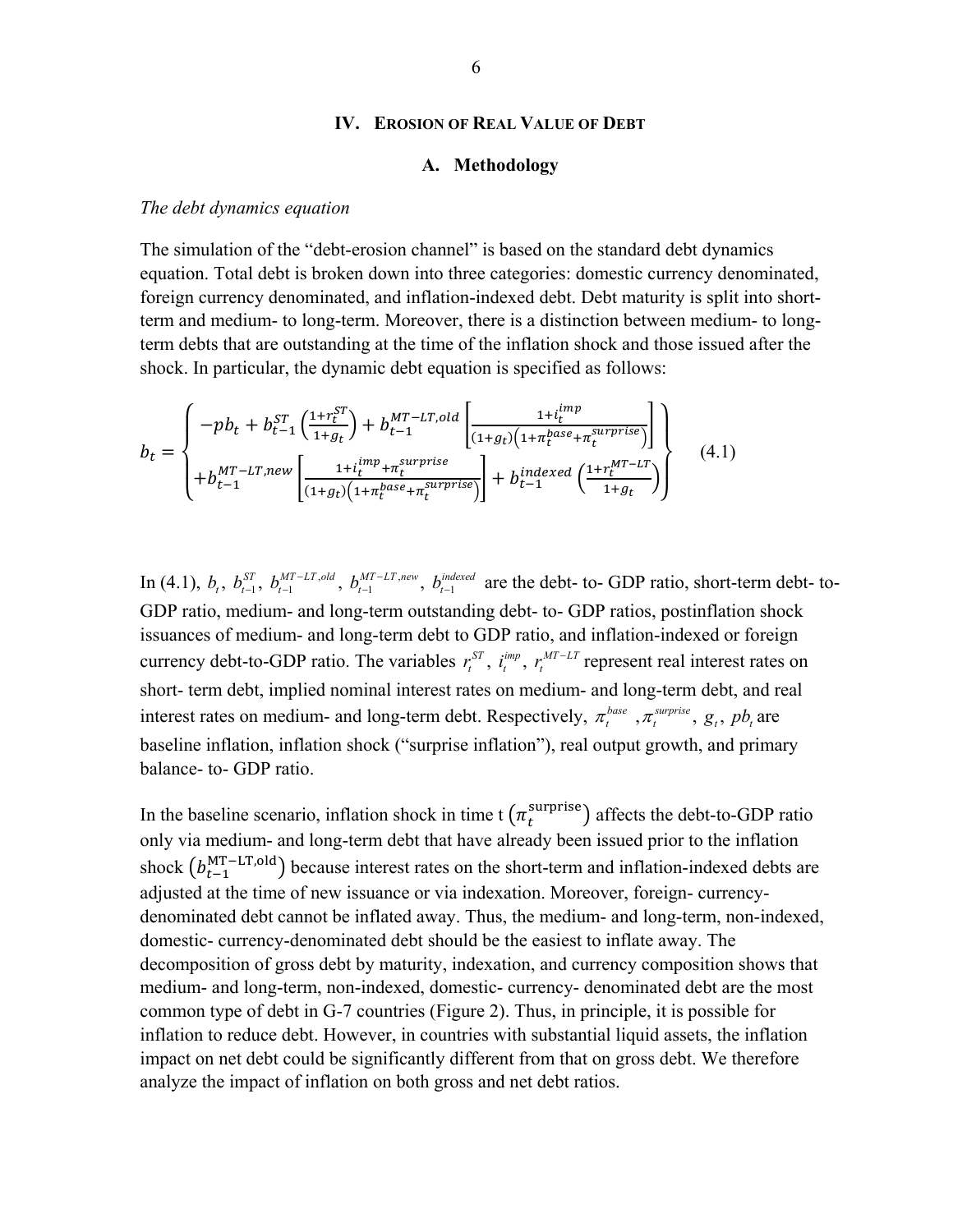#### *Sources of data*

Data on  $b_t$ ,  $pb_t$ ,  $r_t^{ST}$ ,  $r_t^{MT-LT}$ ,  $\pi_t^{base}$  come from projections in the October 2012 *WEO*. Decomposition of gross debt  $(b_t \text{ into } b_t^{ST}, b_t^{MT-LT, old}, b_t^{MT-LT, new}, b_t^{indexed})$ , as well as data on the average maturity of domestic debt, are obtained from the latest OECD dataset on central government debt.<sup>5</sup> Since this database is only available through 2010, we used the 2010 shares and average maturity data as constant parameters for the simulation period. For the simulation on net debt, data on the average maturity and currency breakdown of financial assets were not available in the OECD database. We then draw from the *WEO*, the IMF *Article IV Staff Reports*, and the IMF country desks' database. Where data are not available, we assume the same structure for gross debt and financial assets. Lastly,  $i_t^{imp}$  is endogenously obtained from (4.1).

#### *Key assumptions*

The baseline simulation assumes that the structure of government debt (shares of mediumand long-term debts; average maturity;<sup>6</sup> and the portion that is foreign-currency-denominated and inflation-indexed) remains constant over time. This implies that maturing debt is rolled over and that maturing medium- and long-term debts are replaced each year to keep the debt structure constant. Economic growth rates are unaffected by changes in inflation, and interest rates on a newly issued debt adjust one-for-one (full Fisher effect) to increases in inflation. The validity of some of these assumptions is discussed in Section V.

#### *Inflation shocks simulated*

 $\overline{a}$ 

 The simulation exercise starts from the *WEO* baseline for the sample countries, with inflation averaging 1.6 percent over 2012—2017, and general government gross (net) debt averaging 117 (87) percent of GDP in 2017. It investigates the impact on gross and net debt ratios if inflation were to average 4, 6, or 8 percent annually over 2012—2017.

#### **B. Baseline Results—Full Fisher Effect**

#### *Simulation of the impact of low inflation*

To illustrate how low inflation could make it difficult to reverse public debt, we lower inflation to zero from the *WEO* baseline projections. This would increase the average gross debt-to-GDP ratio in 2017 by about 6 percentage points relative to *WEO* projections. Debt

 $<sup>5</sup>$  We try to use the common data sources to the extent possible in order to facilitate international comparison.</sup> This may have led to differences in data definitions used by IMF country teams.

 $6$  The average maturity in all countries (except the UK) is below or around seven years.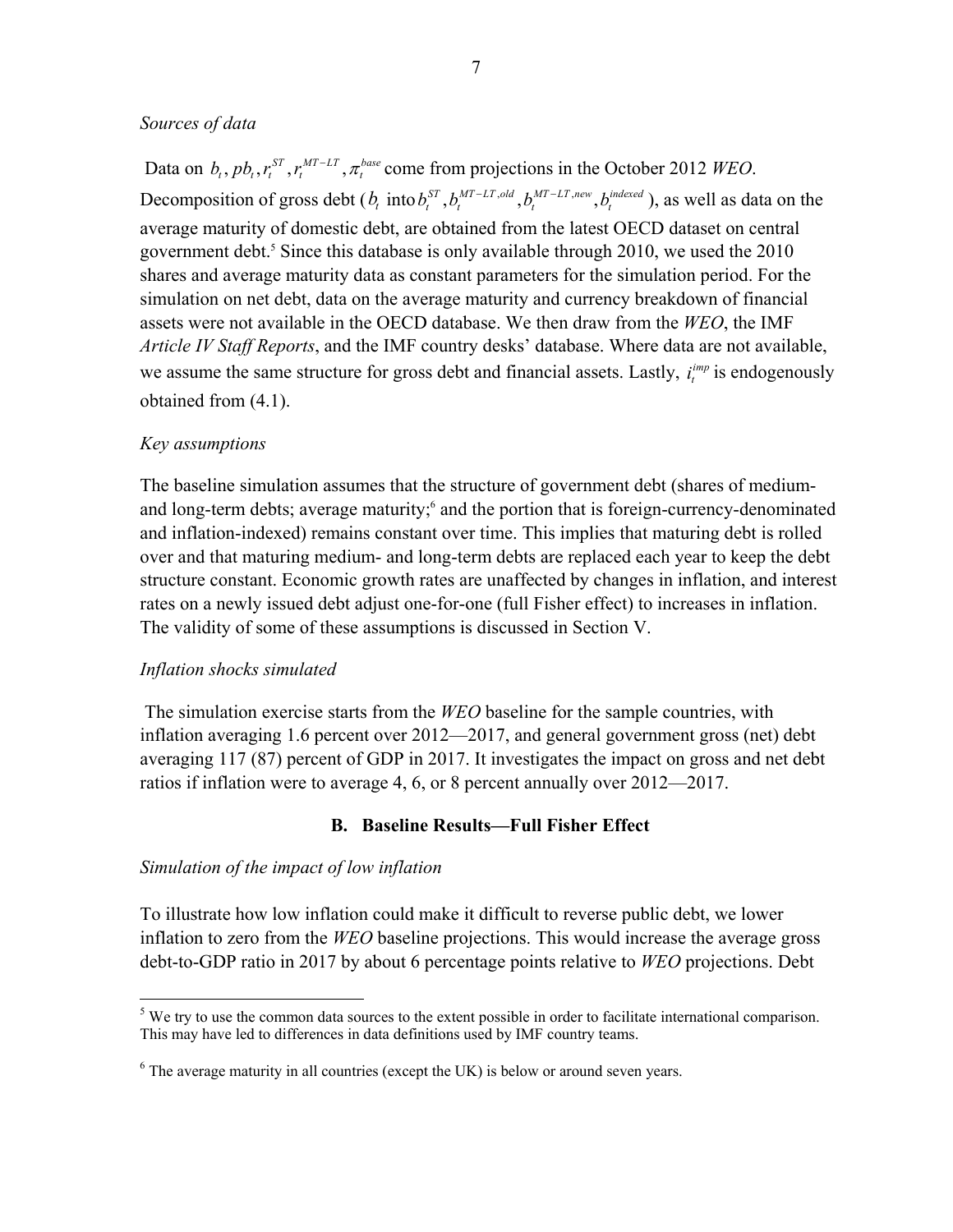increase varies from 2 percentage points for Canada to 4—5 percentage points for France, Germany, the U.K., and the U.S. Italy's debt increase is 8 percentage points, and Japan's is 12 ½ percentage points. As regards to the net debt, the average increase is about 5 percentage points by the end of the period for the sample (Table 2).

#### *Simulation of the impact of high inflation*

The debt-erosion channel could have a stronger impact than seigniorage does. As shown in Table 2, raising the average inflation rate to 6 percent annually—about 4  $\frac{1}{2}$  percentage points higher than that of the *WEO* baseline—would reduce the average gross debt-to-GDP ratio in 2017 by about 14 ½ percentage points relative to the *WEO* projections. Debt reduction varies from 5 percentage points for Canada to 11—12 percentage points for France, Germany, the U.K., and the U.S., to 20 percentage points for Italy, and 30 percentage points for Japan.

Regarding the net debt, the average reduction is about 11 percentage points by the end of the period for most countries (aside from Japan and Italy, where the effect would be larger) (Table 3). The erosion effect would drop rapidly after five years because an increasingly large share of securities would have been issued at higher interest rates, including the replacement of the maturing debt that had been issued at lower rates. At this time, debt-to-GDP ratios could start increasing again, underscoring the temporary nature of the relief provided by inflation. Real interest rates on debt could rise, due to an inflation risk premium, and growth could be eroded from higher inflation or uncertainty over inflation.

The inflation impact on debt is positively correlated with the initial share of medium- and long-term, non-indexed, and domestic-currency debts. This is because inflation reduces debt primarily by eroding the real value of outstanding medium- and long- term debt. As shown in Figure 3, the debt reduction increases with the share of medium- and long-term debts. To illustrate the role of the maturity structure, we simulate the debt reduction under alternative shares of short-term debt (net of inflation-indexed debt) for the U.S. According to Figure 4, a 10 percent increase in the share of short-term debt would reduce the inflation impact on debt by about 1½ percentage points.

Suppose now we would like to target a large level of decrease in debt- to- ratio, for example, by 30 percentage points. How much inflation would be needed to achieve this level of debt reduction? This sizable debt "liquidation" would require double-digit inflation. Simulations find that raising the inflation rate to about 11 percent between 2013 and 2017 or raising it to about 18 percent for two years, and then maintaining it at 6 percent for the remaining three years, would reduce the 2017 gross debt-to-GDP ratio for the sample by 30 percentage points (Table 4). For net debt, the required inflation is even more extreme; it would take 15 percent inflation over 2013—17, or 30 percent for the first two years, followed by 6 percent of the remaining three years. These results suggest that inflation could hardly solve the debt problem alone, as it would raise significant risks for the real sector through the un-anchoring of inflation expectations.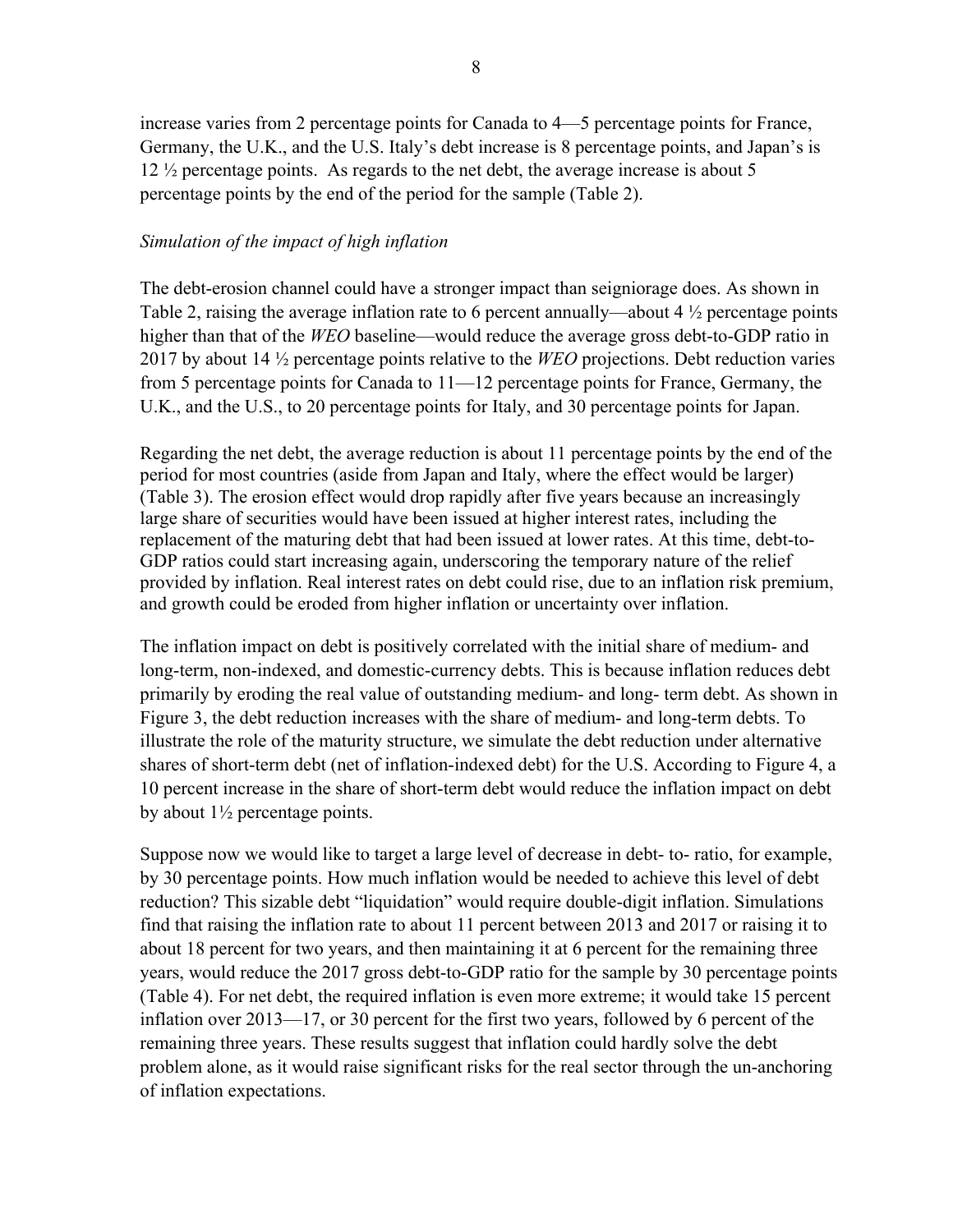#### **C. Simulations of Partial Fisher Effect**

The partial Fisher effect would increase the inflation impact on debt reduction. The Fisher hypothesis postulates that *anticipated* inflation and nominal interest rates move together. However, most empirical studies have not confirmed a one-to-one relationship as postulated by Fisher (see Summers, 1983). Indeed, fully anticipated inflation has been found to have an effect of less than one unit on nominal interest rates, and thus reduces real interest rates (Poghosyan, 2012). Possible explanations for the deviation from the Fisher effect include the "wealth effect" (Mundell, 1963; Tobin, 1965), the "tax effect" (Darby, 1975; Feldstein, 1983), and the "inverted Fisher effect" (Carmichael and Stebbing, 1983). Unconventional monetary policies and financial repression could also result in incomplete Fisher effects.

To simulate a partial Fisher effect, we modify (4.1) slightly to account for the extent to which the inflation shock increases the nominal interest rate on government debt:

$$
b_{t} = \left\{-pb_{t} + b_{t-1}^{ST} \left[ \frac{(1+r_{t}^{ST})(1+\pi_{t}^{base}+\alpha\pi_{t}^{surprise})}{(1+g_{t})(1+\pi_{t}^{base}+\pi_{t}^{surprise})} \right] + b_{t-1}^{MT-LT,old} \left[ \frac{1+i_{t}^{imp}}{(1+g_{t})(1+\pi_{t}^{base}+\pi_{t}^{surprise})} \right] \right\}
$$
  
+  $b_{t-1}^{MT-LT,new} \left[ \frac{1+i_{t}^{imp}+\alpha\pi_{t}^{surprise}}{(1+g_{t})(1+\pi_{t}^{base}+\pi_{t}^{surprise})} \right] + b_{t-1}^{indexed} \left( \frac{1+r_{t}^{MT-LT}}{1+g_{t}} \right)$  (4.2)

The only difference from (4.1) is the parameter  $\alpha$  that captures the imperfect adjustment of nominal interest rates on newly issued debt (both short-term and medium- to long-term). In the baseline scenarios, this coefficient is set to 1 (full Fisher effect).

As reported in Table 5, the simulation results suggest that raising the average inflation rate to 6 percent annually with a partial increase in nominal rates, (alpha  $= 0.5$ ) would reduce the 2017 gross debt-to-GDP ratio for the sample by about 18 percentage points—3.5 percentage points more than it is in the baseline scenario. The net debt reduction is about 14 percentage points, or 2.8 percentage points more than it is in the baseline scenario. With no increase in nominal rates (alpha  $= 0$ ), the average gross debt reduction is 21 percentage points, while the net reduction is about 17 percentage points (Table 6). Figure 5 shows that as alpha, the adjustment parameter, increases (i.e., as we get closer to the full Fisher Effect), the size of debt reduction decreases fairly linearly.

#### **V. ROBUSTNESS OF ASSUMPTIONS**

The results of our simulations are conditional on the assumption that inflation does not affect output growth, real interest rates on the newly-issued debt, or debt maturity. For example, if debt maturity shortens as markets responds to inflation shock, the effectiveness of inflation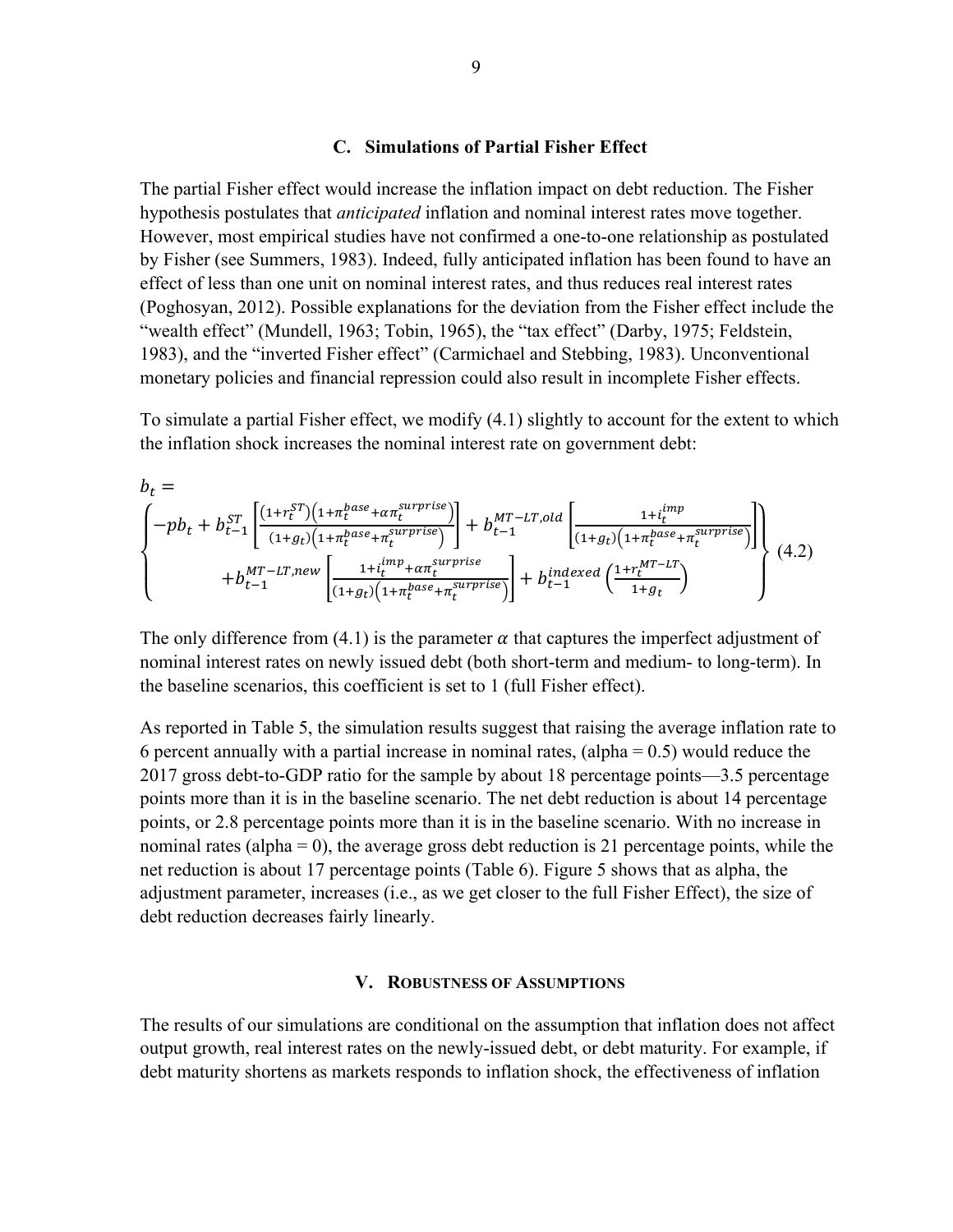on debt reduction will be smaller. This section discusses whether these assumptions are valid for advanced economies.

First, we analyze the pair-wise association between (i) inflation and output growth, (ii) inflation and interest rate (real and nominal), and (iii) inflation and level of debt. In each case, the average inflation in the 1990s is plotted against the average value of the variable of interest in the 2000s. We consider two sets of countries: all OECD countries (Figure 6), and OECD countries that were members prior to 1990, except Turkey and Greece (Figure 7). The second set includes only those countries that had advanced economies throughout the past 20 years, a sample that is closer to the economics of the countries that we focus on in this paper. We refer to the former as the "full OECD countries case," and the latter the "selected OECD countries case."

In the full OECD countries case, inflation is positively correlated with output growth, and real and nominal interest rates, and negatively correlated with the debt- to- GDP ratio. In the selected OECD countries case, inflation is not correlated with output growth, is positively correlated with nominal interest rates, and is negatively correlated with real interest rates as well as the debt- to- GDP ratio. These results show that our assumptions are broadly consistent with the stylized facts of the selected OECD countries, and fairly reasonable for the G-7 countries. In particular, inflation is not associated with output growth rate in future years, while positive correlation with nominal interest rates and negative correlation with real interest rates suggest that the Fisher effect is at work, but appears to be less than perfect. However, a substantial and prolonged deviation from an inflation anchor could lead to a rise in the sovereign credit risk, thus causing a larger than one-for-one effect of inflation on nominal interest rates. This would therefore diminish inflation's debt reducing benefits.

Regarding the effect of inflation on debt maturity, we shift our focus back to the G-7 countries, as the debt maturity data is incomplete for a number of OECD countries. A cursory look at the time series does not reveal any clear pattern between inflation and the share of short-term debt (Figure 8). Thus, following Aizenman and Marion (2011) who also test specifications in Missale and Blanchard (1994), we run a series of regressions that are specified as follows:

### $y_t = \beta_1 + \beta_2$ \*regressors, +  $\epsilon_t$

The regressors include log of debt-to-GDP ratio CPI, lagged CPI, total government expenditure, and output growth, depending on the specification. Given the presence of unit roots in most of the variables, we test for cointegration and find that the no-cointegration hypothesis cannot be rejected at the 5 percent confidence level for overwhelming majority of regressions. Thus, we first-difference all variables to address concerns relating to potential nonstationarity and spurious regression. For the regressand, we use two alternative measures as described below.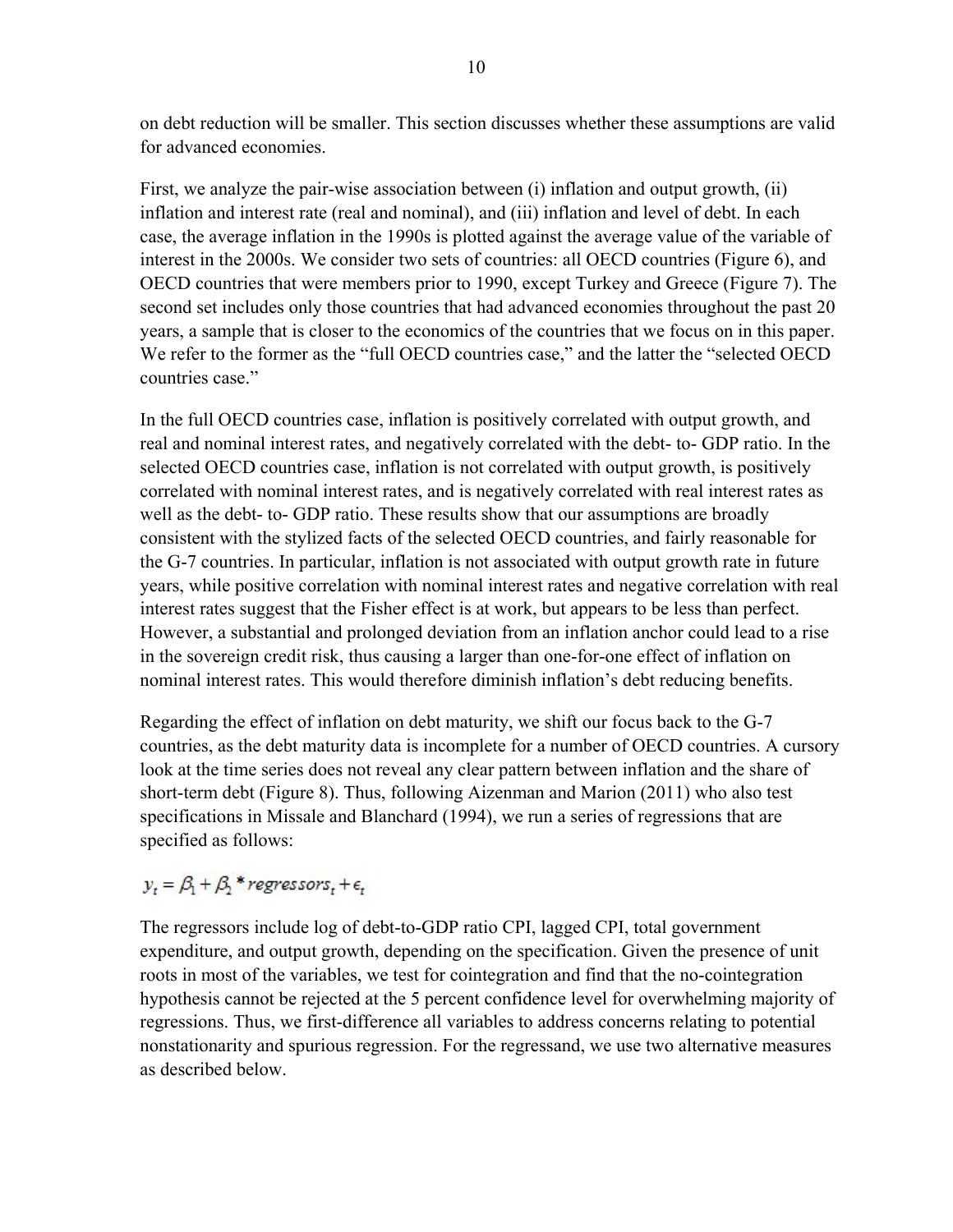First, using the average maturity as the regressand, we find that the effect of inflation (as measured by the CPI) on debt maturity is not statistically significant in any country (Table 7). Second, using the share of short-term debt as the regressand, we find that inflation positively affects the share of short-term debt in Italy while it is statistically insignificant in the other countries (Table 8). In summary, we do not find strong evidence that inflation leads to a maturity shortening. This result is similar to the findings of Aizenman and Marion (2011), which show no significant relationship between inflation and debt maturity for the U.S. It is also consistent with the results recorded by Missale and Blanchard (1994), which suggest no discernible effect of inflation on maturity.

#### **VI. CONCLUDING REMARKS AND POLICY IMPLICATIONS**

This paper investigates the impact of inflation on the public debt-to-GDP ratio in the G-7 countries. Simulations suggest that if inflation were to fall to zero for five years, the average net debt-to-GDP ratio would increase by about 5 percentage points over the next 5 years. In contrast, raising inflation to 6 percent for the next 5 years would reduce the average net debtto-GDP ratio by about 11 percentage points under the full Fisher effect, and about 14 percentage points under the partial Fisher effect. Thus, allowing inflation to drop to very low levels for an extended period would make the task of tackling high levels of public debt even more difficult. The occasional "surprise inflation" that leaves inflation expectations unaffected could help to a degree.

However, a deliberate policy of high inflation could hardly solve the debt problem alone, and would raise significant challenges and risks. As a practical matter, lifting inflation to a meaningful level might be difficult in the current economic environment, as evidenced by Japan's experience in the last few decades, and in any case, countries in a monetary union would not be able to use this tool on their own. More importantly, reliance on inflation to erode debt could lead to fiscal dominance with inflation rates drifting even higher as confidence in the future value of money is lost. As a result, inflation expectations could be un-anchored, undermining framework's credibility to control inflation. The un-anchoring of inflation expectations might also have significant implications for the future structure of the government debt portfolio, making it more crisis-prone by raising liquidity, currency, and the interest rate risk.

The un-anchoring of inflation expectations could increase long-term real interest rates, distort resource allocation, reduce economic growth, and hurt the lower-income households. This would likely make it difficult for governments to finance their budgets, leading to even higher debt-to-GDP ratios. Introducing some form of financial repression could keep interest rates low, but such policies may be difficult to enforce in a complex financial environment, and could cause additional collateral damage to the economy. Altogether, the output costs of restoring inflation to more moderate levels in the future would be substantial—based on the experience of advanced economies in the 1980s (IMF 2012). Moreover, inflation would have a highly regressive impact on incomes: while higher inflation would be taxing on bondholders, it would also disproportionately affect lower-income households, which tend to have more limited access to indexed assets.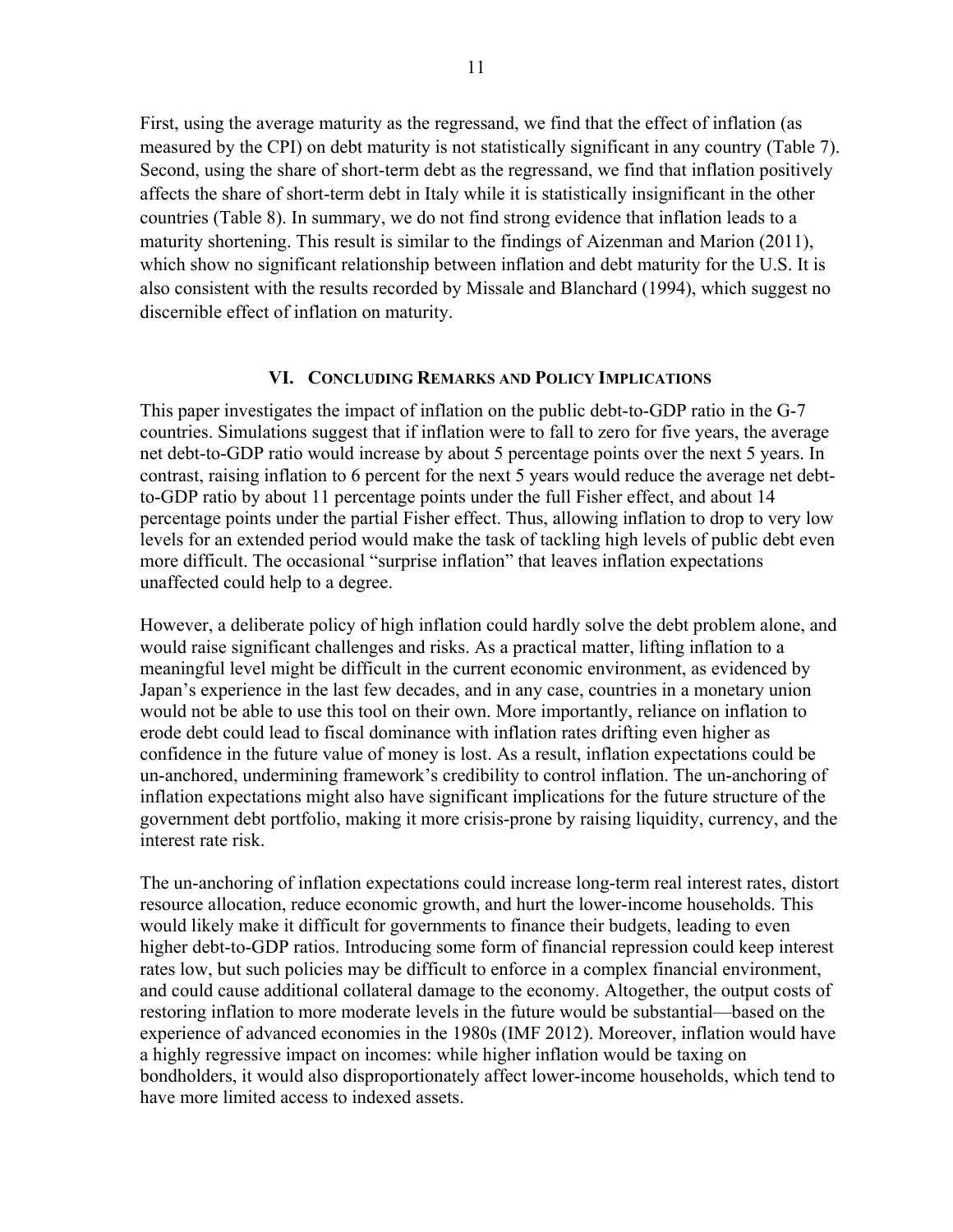|                      | 2012-17      | Annual Seigniorage gains, with one | Seigniorage Gains with 6 percent |
|----------------------|--------------|------------------------------------|----------------------------------|
|                      | Inflation /2 | additional percent of inflation    | inflation for 5 years 3/         |
| Canada               | 1.9          | 0.04                               | 0.8                              |
| Euro area            | 1.6          | 0.12                               | 2.7                              |
| Japan                | 0.3          | 0.24                               | 5.3                              |
| United Kingdom       | 2.5          | 0.04                               | 0.9                              |
| <b>United States</b> | 1.7          | 0.17                               | 3.8                              |
| Average 4/           | 1.6          | 0.12                               | 2.69                             |

#### **Table 1. Seigniorage Gains from Inflation**

Sources: IMF, WEO, Bank of Japan, Bank of England, ECB, and Fund staff estimates.

1/ Inflation figures are reported in percent; all other figures are in percent of GDP.

2/ GDP deflator inflation, average over the period as projected in the WEO.

3/ This implies an increase in inflation by 4.4 percentage points over projeted average inflation of 1.6 percent.

4/ Simple average.

|                      |       | 2012  |            |           | 2012-17       | 2017       |       |                                |            |  |  |
|----------------------|-------|-------|------------|-----------|---------------|------------|-------|--------------------------------|------------|--|--|
|                      | Gross |       | <b>Net</b> |           | Inflation,    | <b>WEO</b> |       | Debt Reduction: 0% Scenario 4/ |            |  |  |
|                      | Total | MT-LT | Total      | MT-LT     | <b>WEO 3/</b> | Gross      | Net   | Gross                          | <b>Net</b> |  |  |
| Canada               | 87.5  | 34.3  | 35.8       | $-12.45/$ | 1.9           | 78.1       | 36.3  | $-1.9$                         | 0.4        |  |  |
| France               | 90.0  | 67.4  | 83.7       | 63.5      | 1.8           | 86.5       | 80.2  | $-4.5$                         | $-4.2$     |  |  |
| Germany              | 83.0  | 73.6  | 58.4       | 58.9      | 1.6           | 73.7       | 56.2  | $-4.8$                         | $-4.1$     |  |  |
| Italy                | 126.3 | 108.7 | 103.1      | 93.7      | 1.4           | 120.6      | 98.7  | $-8.2$                         | $-7.1$     |  |  |
| Japan                | 236.6 | 175.2 | 135.4      | 98.6      | 0.3           | 250.3      | 158.7 | $-12.5$                        | $-9.3$     |  |  |
| United Kingdom       | 88.7  | 63.5  | 83.7       | 63.5      | 2.5           | 93.7       | 88.7  | $-4.5$                         | $-4.4$     |  |  |
| <b>United States</b> | 107.2 | 70.2  | 83.8       | 52.5      | 1.7           | 114.0      | 89.4  | $-4.4$                         | $-3.4$     |  |  |
| Average              | 117.0 | 84.7  | 83.4       | 59.8      | 1.6           | 116.7      | 86.9  | $-5.8$                         | $-4.6$     |  |  |

#### **Table 2. Zero Inflation Simulation Results**

Sources: IMF, September WEO, OECD, and Fund staff estimates.

1/ WEO inflation figures reported in percent; all other figures are percentages of GDP.

2/ Medium and long-term debt in domestic currency, non-indexed.

3/ GDP deflator inflation, average over the period as projected in the WEO.

4/ This implies an decrease in inflation by 1.6 percentage points over projected average inflation of 1.6 percent.

5/ Canada has more medium and long-term financial assets than medium and long term debt.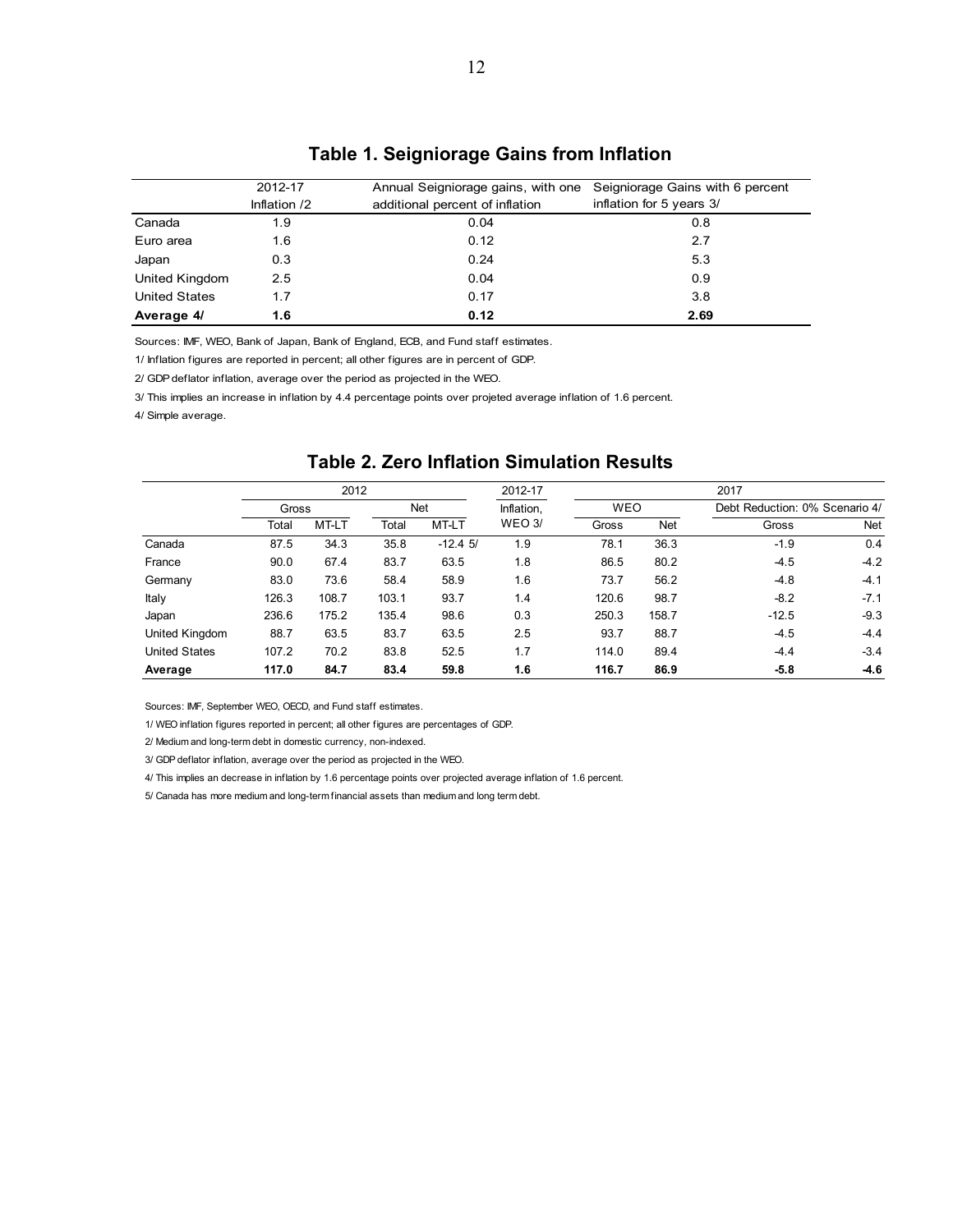#### **Table 3. Baseline Simulation Results**

|                      |       | 2012  |       |            | 2012-17       | 2017       |            |                                |            |  |
|----------------------|-------|-------|-------|------------|---------------|------------|------------|--------------------------------|------------|--|
|                      | Gross |       |       | <b>Net</b> | Inflation,    | <b>WEO</b> |            | Debt Reduction: 6% Scenario 4/ |            |  |
|                      | Total | MT-LT | Total | MT-LT      | <b>WEO 3/</b> | Gross      | <b>Net</b> | Gross                          | <b>Net</b> |  |
| Canada               | 87.5  | 34.3  | 35.8  | $-12.45/$  | 1.9           | 78.1       | 36.3       | 4.9                            | $-0.8$     |  |
| France               | 90.0  | 67.4  | 83.7  | 63.5       | 1.8           | 86.5       | 80.2       | 11.2                           | 10.5       |  |
| Germany              | 83.0  | 73.6  | 58.4  | 58.9       | 1.6           | 73.7       | 56.2       | 11.8                           | 9.9        |  |
| Italy                | 126.3 | 108.7 | 103.1 | 93.7       | 1.4           | 120.6      | 98.7       | 19.9                           | 17.4       |  |
| Japan                | 236.6 | 175.2 | 135.4 | 98.6       | 0.3           | 250.3      | 158.7      | 30.8                           | 22.9       |  |
| United Kingdom       | 88.7  | 63.5  | 83.7  | 63.5       | 2.5           | 93.7       | 88.7       | 11.1                           | 11.1       |  |
| <b>United States</b> | 107.2 | 70.2  | 83.8  | 52.5       | 1.7           | 114.0      | 89.4       | 11.0                           | 8.4        |  |
| Average              | 117.0 | 84.7  | 83.4  | 59.8       | 1.6           | 116.7      | 86.9       | 14.4                           | 11.3       |  |

Sources: IMF, September WEO, OECD, and Fund staff estimates.

1/ WEO inflation figures reported in percent; all other figures are percentages of GDP.

2/ Medium and long-term debt in domestic currency, non-indexed.

3/ GDP deflator inflation, average over the period as projected in the WEO.

4/ This implies an increase in inflation by 4.4 percentage points over projected average inflation of 1.6 percent.

5/ Canada has more medium and long-term financial assets than medium and long term debt.

#### **Table 4. 30 Percent of GDP Debt Reduction Scenarios**

|                      |       | 2012  |       |           | 2012-17    |            |       |                                           |                                      |           |                                         |
|----------------------|-------|-------|-------|-----------|------------|------------|-------|-------------------------------------------|--------------------------------------|-----------|-----------------------------------------|
|                      | Gross |       | Net   |           | Inflation. | <b>WEO</b> |       | Gross Debt Reduction, Inflation Equal to: |                                      |           | Net Debt Reduction, Inflation Equal to: |
|                      | Total | MT-LT | Total | MT-LT     | WEO        | Gross      | Net   | 10.7% 4/                                  | 17.9 % for 2013-14; 6% thereafter 5/ | 15.0 % 6/ | 29.8 % for 2013-14; 6% thereafter 7/    |
| Canada               | 87.5  | 34.3  | 35.8  | $-12.46/$ | 1.9        | 78.1       | 36.3  | 10.1                                      | 10.2                                 | $-2.7$    | $-3.2$                                  |
| France               | 90.0  | 67.4  | 83.7  | 63.5      | 1.8        | 86.5       | 80.2  | 23.4                                      | 23.6                                 | 29.5      | 30.1                                    |
| Germany              | 83.0  | 73.6  | 58.4  | 58.9      | 1.6        | 73.7       | 56.2  | 24.1                                      | 24.2                                 | 26.6      | 27.3                                    |
| Italy                | 126.3 | 108.7 | 103.1 | 93.7      | 1.4        | 120.6      | 98.7  | 42.3                                      | 42.6                                 | 48.4      | 50.0                                    |
| Japan                | 236.6 | 175.2 | 135.4 | 98.6      | 0.3        | 250.3      | 158.7 | 64.6                                      | 63.0                                 | 53.8      | 51.3                                    |
| United Kingdom       | 88.7  | 63.5  | 83.7  | 63.5      | 2.5        | 93.7       | 88.7  | 23.1                                      | 22.7                                 | 31.1      | 30.6                                    |
| <b>United States</b> | 107.2 | 70.2  | 83.8  | 52.5      | 1.7        | 114.0      | 89.4  | 22.7                                      | 23.4                                 | 23.2      | 23.6                                    |
| Average              | 117.0 | 84.7  | 83.4  | 59.8      | 1.6        | 116.7      | 86.9  | 30.0                                      | 30.0                                 | 30.0      | 30.0                                    |

Sources: IMF, latest WEO, OECD, and Fund staff estimates.

1/ WEO inflation figures reported in percent; all other figures are percentages of GDP.

2/ Medium and long-term debt in domestic currency, non-indexed.

3/ GDP deflator inflation, average over the period as projected in the WEO.

4/ This implies an increase in inflation by 9.1 percentage points over projected average inflation of 1.6 percent.

5/ This implies an increase in inflation by 16.3 percentage points follow ed by an increase by 4.4 percentage points over projected average inflation of 1.6 percent.

6/ This implies an increase in inflation by 13.4 percentage points over projected average inflation of 1.6 percent.

7/ This implies an increase in inflation by 28.2 percentage points follow ed by an increase by 4.4 percentage points over projected average inflation of 1.6 percent.

8/ Canada has more medium and long-term assets than debt.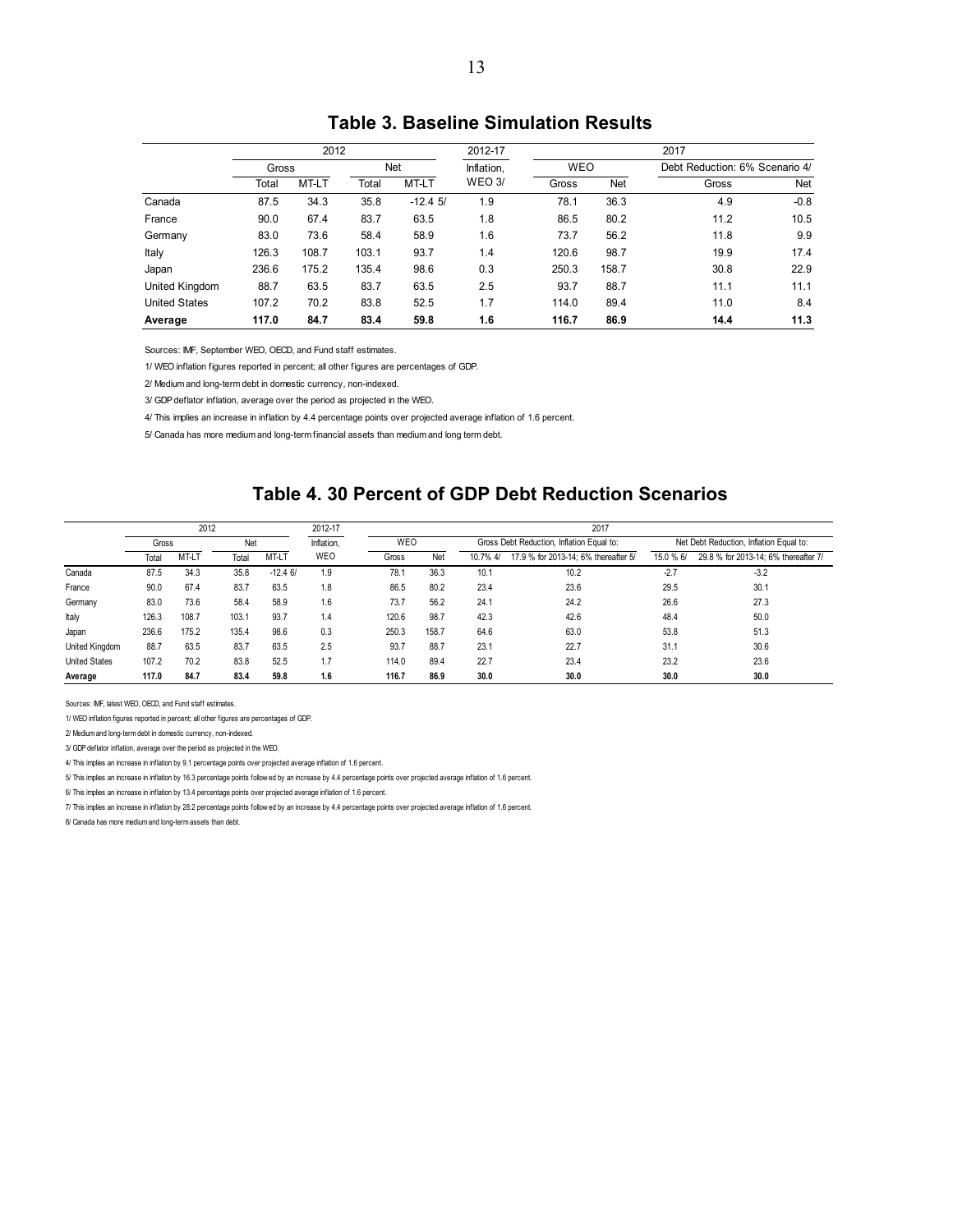| Table 5. Debt-Reducing Impacts of Inflation with Reduced Fisher Effect |
|------------------------------------------------------------------------|
| $(Alpha=0.5)$                                                          |

|                      |       | 2012  |       |           | 2012-17       | 2017       |       |                                |      |  |
|----------------------|-------|-------|-------|-----------|---------------|------------|-------|--------------------------------|------|--|
|                      | Gross |       |       | Net       |               | <b>WEO</b> |       | Debt Reduction: 6% Scenario 4/ |      |  |
|                      | Total | MT-LT | Total | MT-LT     | <b>WEO 3/</b> | Gross      | Net   | Gross                          | Net  |  |
| Canada               | 87.5  | 34.3  | 35.8  | $-12.45/$ | 1.9           | 78.1       | 36.3  | 9.4                            | 3.1  |  |
| France               | 90.0  | 67.4  | 83.7  | 63.5      | 1.8           | 86.5       | 80.2  | 13.3                           | 12.5 |  |
| Germany              | 83.0  | 73.6  | 58.4  | 58.9      | 1.6           | 73.7       | 56.2  | 13.1                           | 10.5 |  |
| Italy                | 126.3 | 108.7 | 103.1 | 93.7      | 1.4           | 120.6      | 98.7  | 22.1                           | 18.9 |  |
| Japan                | 236.6 | 175.2 | 135.4 | 98.6      | 0.3           | 250.3      | 158.7 | 38.4                           | 29.5 |  |
| United Kingdom       | 88.7  | 63.5  | 83.7  | 63.5      | 2.5           | 93.7       | 88.7  | 12.6                           | 12.1 |  |
| <b>United States</b> | 107.2 | 70.2  | 83.8  | 52.5      | 1.7           | 114.0      | 89.4  | 15.3                           | 11.9 |  |
| Average              | 117.0 | 84.7  | 83.4  | 59.8      | 1.6           | 116.7      | 86.9  | 17.8                           | 14.1 |  |

Sources: IMF, September WEO, OECD, and Fund staff estimates.

1/ WEO inflation figures reported in percent; all other figures are percentages of GDP.

2/ Medium and long-term debt in domestic currency, non-indexed.

3/ GDP deflator inflation, average over the period as projected in the WEO.

4/ This implies an increase in inflation by 4.4 percentage points over projected average inflation of 1.6 percent.

5/ Canada has more medium and long-term financial assets than medium and long term debt.

#### **Table 6. Debt-Reducing Impacts of Inflation with Reduced Fisher Effect (Alpha=0)**

|                      |       | 2012  |       |           | 2012-17       | 2017       |       |                                |      |  |
|----------------------|-------|-------|-------|-----------|---------------|------------|-------|--------------------------------|------|--|
|                      | Gross |       | Net   |           | Inflation,    | <b>WEO</b> |       | Debt Reduction: 6% Scenario 4/ |      |  |
|                      | Total | MT-LT | Total | MT-LT     | <b>WEO 3/</b> | Gross      | Net   | Gross                          | Net  |  |
| Canada               | 87.5  | 34.3  | 35.8  | $-12.45/$ | 1.9           | 78.1       | 36.3  | 13.5                           | 6.8  |  |
| France               | 90.0  | 67.4  | 83.7  | 63.5      | 1.8           | 86.5       | 80.2  | 15.4                           | 14.3 |  |
| Germany              | 83.0  | 73.6  | 58.4  | 58.9      | 1.6           | 73.7       | 56.2  | 14.3                           | 11.0 |  |
| Italy                | 126.3 | 108.7 | 103.1 | 93.7      | 1.4           | 120.6      | 98.7  | 24.2                           | 20.2 |  |
| Japan                | 236.6 | 175.2 | 135.4 | 98.6      | 0.3           | 250.3      | 158.7 | 45.5                           | 35.7 |  |
| United Kingdom       | 88.7  | 63.5  | 83.7  | 63.5      | 2.5           | 93.7       | 88.7  | 14.2                           | 13.2 |  |
| <b>United States</b> | 107.2 | 70.2  | 83.8  | 52.5      | 1.7           | 114.0      | 89.4  | 19.3                           | 15.2 |  |
| Average              | 117.0 | 84.7  | 83.4  | 59.8      | 1.6           | 116.7      | 86.9  | 20.9                           | 16.6 |  |

Sources: IMF, September WEO, OECD, and Fund staff estimates.

1/ WEO inflation figures reported in percent; all other figures are percentages of GDP.

2/ Medium and long-term debt in domestic currency, non-indexed.

3/ GDP deflator inflation, average over the period as projected in the WEO.

4/ This implies an increase in inflation by 4.4 percentage points over projected average inflation of 1.6 percent.

5/ Canada has more medium and long-term financial assets than medium and long term debt.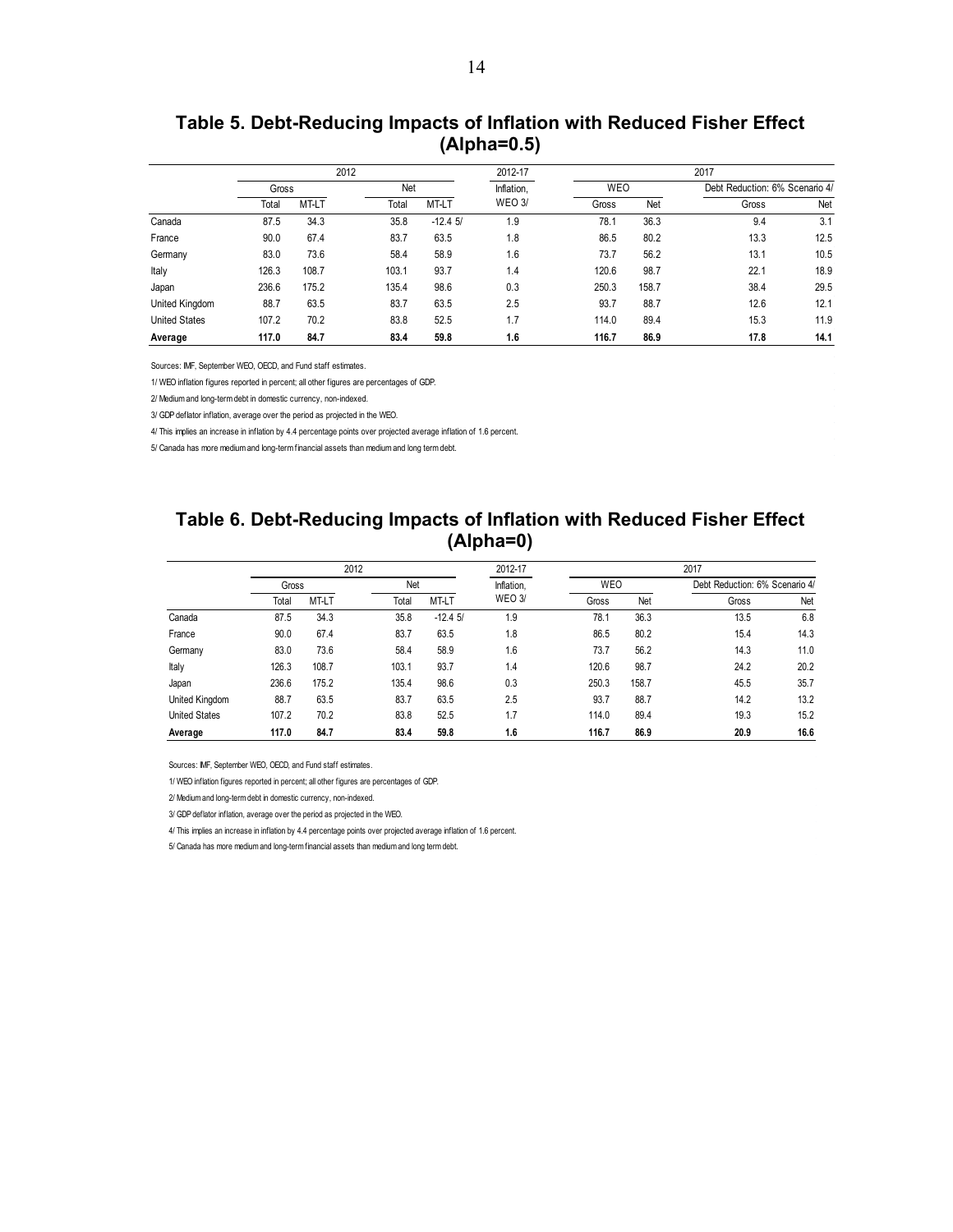|                 | Canada                |                         |                         |                         |                         |                           | France           |                     |                         |                         |                         |                         |                         |  |
|-----------------|-----------------------|-------------------------|-------------------------|-------------------------|-------------------------|---------------------------|------------------|---------------------|-------------------------|-------------------------|-------------------------|-------------------------|-------------------------|--|
|                 | (1)                   | (2)                     | (3)                     | (4)                     | (5)                     | (6)                       |                  | (1)                 | (2)                     | (3)                     | (4)                     | (5)                     | (6)                     |  |
| D.ln_gross_debt | $-0.237$              | $-0.243$                | $-0.512*$               | $-0.170$                | $-0.156$                | $-0.494$                  | D.ln_gross_debt  | $-0.216$            | $-0.230$                | $-0.297$                | $-0.156$                | $-0.446$                | $-0.345$                |  |
|                 | $(-1.25)$             | $(-1.16)$               | $(-2.13)$               | $(-0.58)$               | $(-0.51)$               | $(-1.85)$                 |                  | $(-1.19)$           | $(-1.15)$               | $(-1.72)$               | $(-0.49)$               | $(-1.60)$               | $(-1.03)$               |  |
| D.cpi           |                       | $-0.000719 - 0.0128$    |                         | $-0.000760 - 0.00141$   |                         | 0.00362                   | D.cpi            |                     | $-0.00234$              | $-0.0202$               | $-0.00341$              | $-0.00580$              | $-0.00654$              |  |
|                 |                       | $(-0.07)$               | $(-1.04)$               | $(-0.07)$               | $(-0.13)$               | (0.42)                    |                  |                     | $(-0.20)$               | $(-1.64)$               | $(-0.27)$               | $(-0.55)$               | $(-0.60)$               |  |
| LD.cpi          |                       |                         | $-0.00763$<br>$(-0.67)$ |                         |                         |                           | LD.cpi           |                     |                         | $-0.0318*$<br>$(-2.59)$ |                         |                         |                         |  |
| D.ln_total_exp  |                       |                         |                         | $-0.165$<br>$(-0.37)$   | $-0.243$<br>$(-0.45)$   | 0.506<br>(1.02)           | D.ln total exp   |                     |                         |                         | $-0.244$<br>$(-0.31)$   | 1.250<br>(1.48)         | 0.944<br>(0.93)         |  |
| D.gdp_growth    |                       |                         |                         |                         | $-0.00190$<br>$(-0.27)$ | 0.00220<br>(0.38)         | D.gdp_growth     |                     |                         |                         |                         | $0.0178*$<br>(2.80)     | $0.0165*$<br>(2.42)     |  |
| time            |                       |                         |                         |                         |                         | $-0.00640**$<br>$(-3.09)$ | time             |                     |                         |                         |                         |                         | 0.00115<br>(0.58)       |  |
| _cons           | 0.0217<br>(1.83)      | 0.0217<br>(1.77)        | 0.0128<br>(1.05)        | 0.0204<br>(1.57)        | 0.0202<br>(1.50)        | 12.83**<br>(3.09)         | $_{\text{cons}}$ | 0.0147<br>(1.21)    | 0.0151<br>(1.19)        | 0.0115<br>(1.05)        | 0.0132<br>(0.91)        | 0.0177<br>(1.48)        | $-2.288$<br>$(-0.58)$   |  |
| N               | 20                    | 20                      | 19                      | 20                      | 20                      | 20                        | N                | 18                  | 18                      | 18                      | 18                      | 18                      | 18                      |  |
|                 | Germany               |                         |                         |                         |                         |                           |                  |                     |                         | Italy                   |                         |                         |                         |  |
|                 | (1)                   | (2)                     | (3)                     | (4)                     | (5)                     | (6)                       |                  | (1)                 | (2)                     | (3)                     | (4)                     | (5)                     | (6)                     |  |
| D.ln_gross_debt | $-0.122$<br>$(-0.36)$ | $-0.203$<br>$(-0.53)$   | $-0.246$<br>$(-0.58)$   | $-0.179$<br>$(-0.38)$   | $-0.348$<br>$(-0.74)$   | $-0.483$<br>$(-1.02)$     | D.ln_gross_debt  | 0.719<br>(1.53)     | 0.689<br>(1.33)         | 0.591<br>(1.11)         | 1.332*<br>(2.58)        | 1.358*<br>(2.42)        | 1.176<br>(1.92)         |  |
| D.cpi           |                       | $-0.00938$<br>$(-0.51)$ | $-0.0104$<br>$(-0.53)$  | $-0.00966$<br>$(-0.50)$ | $-0.0155$<br>$(-0.81)$  | $-0.0164$<br>$(-0.88)$    | D.cpi            |                     | $-0.00320$<br>$(-0.16)$ | $-0.0107$<br>$(-0.49)$  | $-0.00884$<br>$(-0.51)$ | $-0.00796$<br>$(-0.42)$ | $-0.00727$<br>$(-0.38)$ |  |
| LD.cpi          |                       |                         | $-0.00517$<br>$(-0.27)$ |                         |                         |                           | LD.cpi           |                     |                         | $-0.0169$<br>$(-0.81)$  |                         |                         |                         |  |
| D.ln_total_exp  |                       |                         |                         | $-0.0383$<br>$(-0.09)$  | 0.204<br>(0.47)         | 0.291<br>(0.68)           | D.ln_total_exp   |                     |                         |                         | $-1.722*$<br>$(-2.56)$  | $-1.817$<br>$(-1.91)$   | $-1.405$<br>$(-1.28)$   |  |
| D.gdp_growth    |                       |                         |                         |                         | 0.00853<br>(1.43)       | 0.0104<br>(1.73)          | D.gdp_growth     |                     |                         |                         |                         | $-0.00153$<br>$(-0.15)$ | 0.00157<br>(0.14)       |  |
| time            |                       |                         |                         |                         |                         | $-0.00393$<br>$(-1.31)$   | time             |                     |                         |                         |                         |                         | $-0.00272$<br>$(-0.80)$ |  |
| _cons           | 0.0208<br>(1.01)      | 0.0227<br>(1.06)        | 0.0236<br>(1.06)        | 0.0218<br>(0.91)        | 0.0276<br>(1.17)        | 7.887<br>(1.31)           | $_{\text{cons}}$ | $0.0432*$<br>(2.27) | $0.0428*$<br>(2.17)     | 0.0331<br>(1.52)        | 0.0305<br>(1.71)        | 0.0302<br>(1.63)        | 5.472<br>(0.80)         |  |
| Ν               | 19                    | 19                      | 19                      | 19                      | 19                      | 19                        | N                | 20                  | 20                      | 19                      | 20                      | 20                      | 20                      |  |

### **Table 7. Robustness Regressions (Average Maturity)**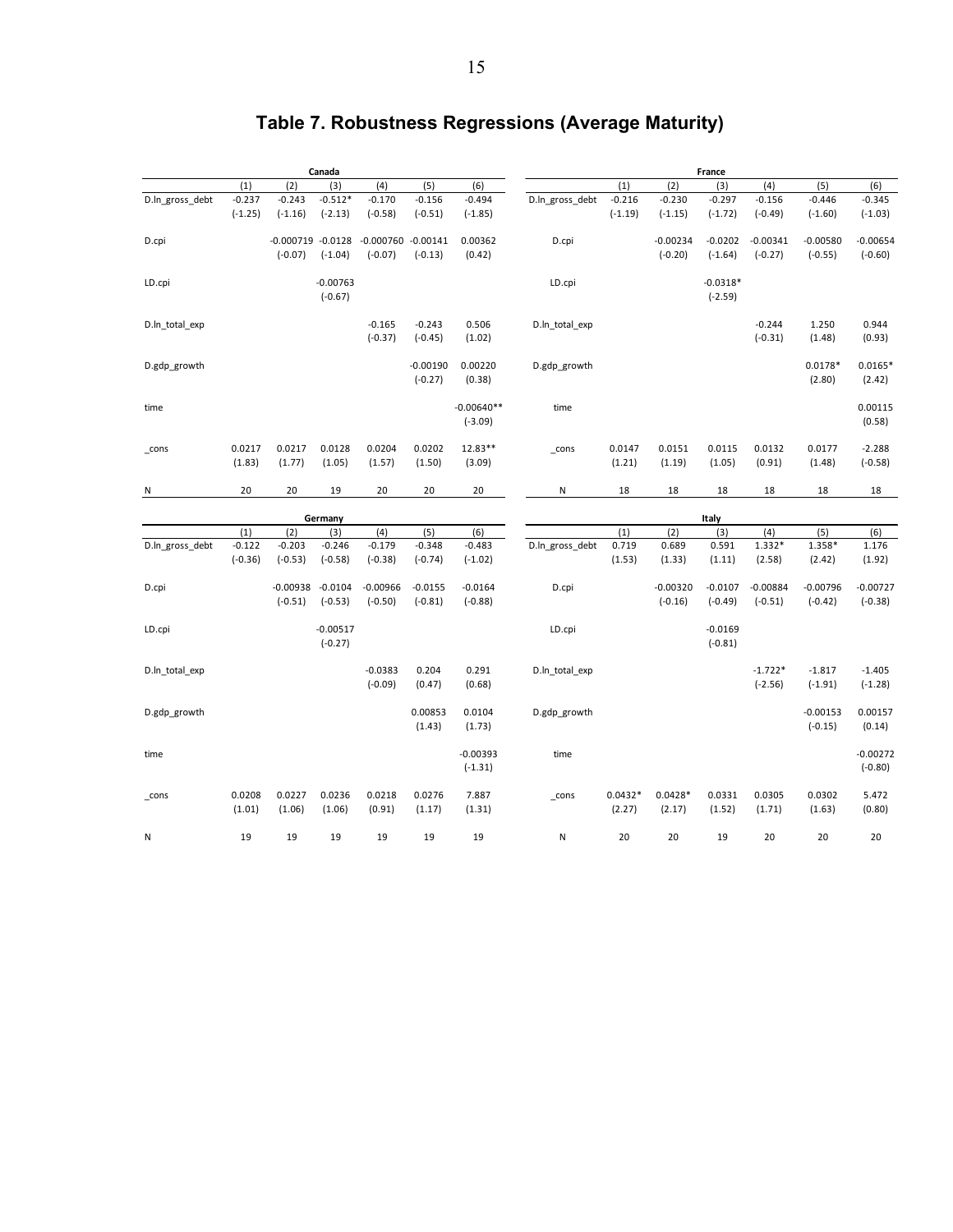|                 | Japan     |                       |            |                        |            |            | <b>United Kingdom</b> |           |                               |           |            |            |            |  |
|-----------------|-----------|-----------------------|------------|------------------------|------------|------------|-----------------------|-----------|-------------------------------|-----------|------------|------------|------------|--|
|                 | (1)       | (2)                   | (3)        | (4)                    | (5)        | (6)        |                       | (1)       | (2)                           | (3)       | (4)        | (5)        | (6)        |  |
| D.ln_gross_debt | $-0.404$  | $-0.410$              | $-0.520*$  | $-0.412$               | $-0.382$   | $-0.283$   | D.ln_gross_debt       | $-0.174*$ | $-0.172*$                     | $-0.215*$ | $-0.157$   | $-0.157$   | $-0.307*$  |  |
|                 | $(-2.04)$ | $(-1.80)$             | $(-2.70)$  | $(-1.71)$              | $(-1.67)$  | $(-1.24)$  |                       | $(-2.49)$ | $(-2.40)$                     | $(-2.66)$ | $(-1.83)$  | $(-1.76)$  | $(-2.85)$  |  |
| D.cpi           |           | $-0.000531$ $0.00376$ |            | $-0.000362$ $0.000772$ |            | 0.000305   | D.cpi                 |           | 0.00514                       | 0.0124    | 0.00555    | 0.00699    | $-0.00240$ |  |
|                 |           | $(-0.06)$             | (0.55)     | $(-0.04)$              | (0.08)     | (0.03)     |                       |           | (0.54)                        | (1.08)    | (0.56)     | (0.64)     | $(-0.23)$  |  |
| LD.cpi          |           |                       | $0.0217*$  |                        |            |            | LD.cpi                |           |                               | 0.0154    |            |            |            |  |
|                 |           |                       | (2.85)     |                        |            |            |                       |           |                               | (1.11)    |            |            |            |  |
| D.ln_total_exp  |           |                       |            | 0.00906                | $-0.130$   | $-0.177$   | D.ln total exp        |           |                               |           | $-0.0614$  | $-0.113$   | $-0.376$   |  |
|                 |           |                       |            | (0.04)                 | $(-0.54)$  | $(-0.77)$  |                       |           |                               |           | $(-0.35)$  | $(-0.52)$  | $(-1.62)$  |  |
| D.gdp_growth    |           |                       |            |                        | $-0.00703$ | $-0.00655$ | D.gdp growth          |           |                               |           |            | $-0.00172$ | $-0.00614$ |  |
|                 |           |                       |            |                        | $(-1.65)$  | $(-1.61)$  |                       |           |                               |           |            | $(-0.42)$  | $(-1.47)$  |  |
| time            |           |                       |            |                        |            | 0.00208    | time                  |           |                               |           |            |            | 0.00554    |  |
|                 |           |                       |            |                        |            | (1.55)     |                       |           |                               |           |            |            | (2.02)     |  |
| cons            | 0.0287    | 0.0290                | $0.0421**$ | 0.0290                 | 0.0254     | $-4.139$   | $_{\text{cons}}$      |           | $0.0307***0.0304***0.0314***$ |           | $0.0303**$ | $0.0305**$ | $-11.05$   |  |
|                 | (2.06)    | (1.94)                | (3.28)     | (1.88)                 | (1.72)     | $(-1.54)$  |                       | (4.64)    | (4.46)                        | (4.61)    | (4.28)     | (4.13)     | $(-2.02)$  |  |
| Ν               | 19        | 19                    | 18         | 19                     | 19         | 19         | Ν                     | 15        | 15                            | 15        | 15         | 15         | 15         |  |

## **Table 7. Robustness Regressions (Average Maturity) (cont.)**

| <b>United States</b> |            |            |           |            |            |           |  |  |  |  |
|----------------------|------------|------------|-----------|------------|------------|-----------|--|--|--|--|
|                      | (1)        | (2)        | (3)       | (4)        | (5)        | (6)       |  |  |  |  |
| D.ln gross debt      | $-0.181$   | $-0.196$   | $-0.321$  | $-0.0317$  | $-0.173$   | $-0.213$  |  |  |  |  |
|                      | $(-1.04)$  | $(-1.05)$  | $(-1.69)$ | $(-0.13)$  | $(-0.64)$  | $(-0.86)$ |  |  |  |  |
| D.cpi                |            | $-0.00267$ | $-0.0136$ | $-0.00772$ | $-0.00993$ | $-0.0200$ |  |  |  |  |
|                      |            | $(-0.27)$  | $(-1.22)$ | $(-0.69)$  | $(-0.89)$  | $(-1.76)$ |  |  |  |  |
| LD.cpi               |            |            | $-0.0229$ |            |            |           |  |  |  |  |
|                      |            |            | $(-1.96)$ |            |            |           |  |  |  |  |
| D.ln total exp       |            |            |           | $-0.653$   | $-0.196$   | $-0.858$  |  |  |  |  |
|                      |            |            |           | $(-1.05)$  | $(-0.27)$  | $(-1.15)$ |  |  |  |  |
| D.gdp growth         |            |            |           |            | 0.00861    | 0.00689   |  |  |  |  |
|                      |            |            |           |            | (1.13)     | (0.99)    |  |  |  |  |
| time                 |            |            |           |            |            | 0.00481   |  |  |  |  |
|                      |            |            |           |            |            | (2.01)    |  |  |  |  |
| cons                 | $-0.00449$ | $-0.00468$ | $-0.0105$ | $-0.00489$ | $-0.00548$ | $-9.615$  |  |  |  |  |
|                      | $(-0.37)$  | $(-0.38)$  | $(-0.85)$ | $(-0.39)$  | $(-0.45)$  | $(-2.01)$ |  |  |  |  |
| N                    | 20         | 20         | 19        | 20         | 20         | 20        |  |  |  |  |
|                      |            |            |           |            |            |           |  |  |  |  |

t statistics in parentheses

="\* p<0.05 \*\* p<0.01 \*\*\* p<0.001"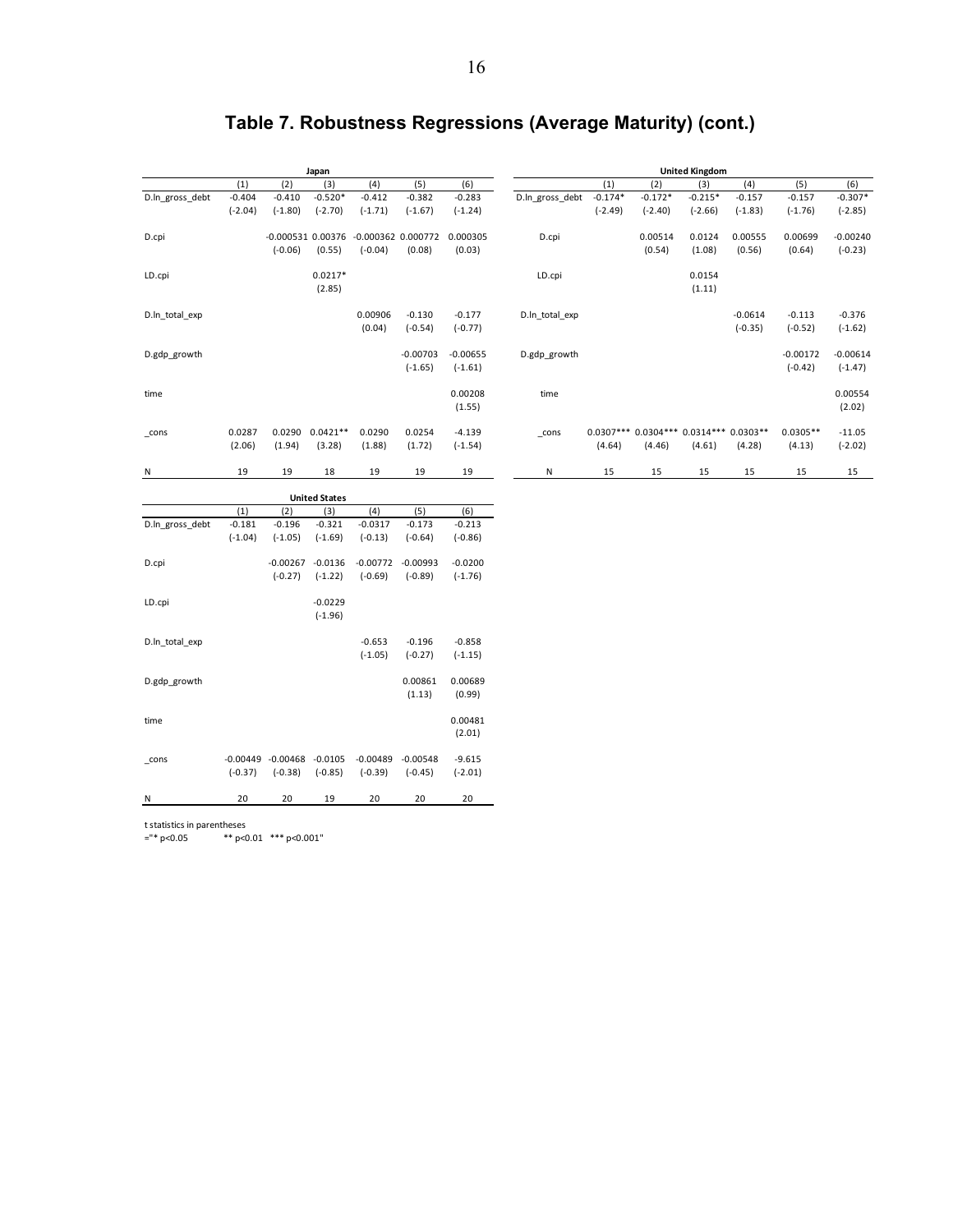|                 | Canada                  |                         |                         |                                         |                         |                                     | Germany                         |                  |                         |                         |                                           |                        |                                                |  |
|-----------------|-------------------------|-------------------------|-------------------------|-----------------------------------------|-------------------------|-------------------------------------|---------------------------------|------------------|-------------------------|-------------------------|-------------------------------------------|------------------------|------------------------------------------------|--|
|                 | (1)                     | (2)                     | (3)                     | (4)                                     | (5)                     | (6)                                 |                                 | (1)              | (2)                     | (3)                     | (4)                                       | (5)                    | (6)                                            |  |
| D.In_gross_debt | 0.0959<br>(0.57)        | 0.185<br>(0.96)         | 0.188<br>(0.87)         | 0.167<br>(0.65)                         | 0.167<br>(0.64)         | 0.0950<br>(0.31)                    | D.In_gross_debt -0.0525         | $(-0.01)$        | $-2.992$<br>$(-0.67)$   | $-3.289$<br>$(-0.69)$   | 3.372<br>(0.74)                           | 1.628<br>(0.37)        | 1.873<br>(0.43)                                |  |
| D.cpi           |                         | 0.00781<br>(0.96)       | 0.00754<br>(0.88)       | 0.00775<br>(0.94)                       | 0.00753<br>(0.63)       | 0.00781<br>(0.64)                   | D.cpi                           |                  | $-0.258$<br>$(-1.35)$   | $-0.254$<br>$(-1.24)$   | $-0.227$<br>$(-1.34)$                     | $-0.280$<br>$(-1.74)$  | $-0.300$<br>$(-1.88)$                          |  |
| LD.cpi          |                         |                         | $-0.00138$<br>$(-0.17)$ |                                         |                         |                                     | LD.cpi                          |                  |                         | $-0.00371$<br>$(-0.02)$ |                                           |                        |                                                |  |
| D.In_total_exp  |                         |                         |                         | 0.0375<br>(0.11)                        | 0.0280<br>(0.05)        | 0.0948<br>(0.18)                    | D.In total exp                  |                  |                         |                         | $(-2.81)$                                 | $(-3.56)$              | $-11.65***$ $-14.82**$ $-14.81**$<br>$(-3.60)$ |  |
| D.gdp_growth    |                         |                         |                         |                                         | $(-0.03)$               | $-0.000208 - 0.000183$<br>$(-0.02)$ | D.gdp_growth                    |                  |                         |                         |                                           | $-0.178*$<br>$(-2.11)$ | $-0.150$<br>$(-1.75)$                          |  |
| time            |                         |                         |                         |                                         |                         | $-0.000809$<br>$(-0.51)$            | time                            |                  |                         |                         |                                           |                        | 0.0234<br>(1.26)                               |  |
| cons            | 0.00960<br>(0.89)       | 0.0112<br>(1.02)        | 0.0110<br>(0.94)        | 0.0115<br>(0.99)                        | 0.0114<br>(0.87)        | 1.627<br>(0.51)                     | $_{\rm cons}$                   | (0.25)           | 0.0527 0.0766<br>(0.37) | 0.0727<br>(0.34)        | $-0.0978$<br>$(-0.51)$                    | $-0.0968$<br>$(-0.54)$ | $-46.73$<br>$(-1.26)$                          |  |
| N               | 28                      | 28                      | 27                      | 28                                      | 28                      | 28                                  | N                               | 28               | 28                      | 27                      | 28                                        | 28                     | 28                                             |  |
|                 |                         |                         |                         |                                         |                         |                                     |                                 |                  |                         |                         |                                           |                        |                                                |  |
|                 | (1)                     | Italy<br>(2)            | (3)                     | (4)                                     | (5)                     | (6)                                 |                                 | (1)              | (2)                     | Japan<br>(3)            | (4)                                       | (5)                    | (6)                                            |  |
| D.In_gross_debt | $-0.0283$               | 0.680                   | 0.773                   | $-0.0917$                               | $-0.179$                | $-0.100$                            | D.ln gross debt -0.0238 0.00921 |                  |                         | $-0.310$                | 0.0662                                    | 0.0624                 | 0.0329                                         |  |
|                 | $(-0.07)$               | (1.53)                  | (1.82)                  | $(-0.20)$                               | $(-0.37)$               | $(-0.19)$                           |                                 | $(-0.06)$        | (0.02)                  | $(-0.67)$               | (0.13)                                    | (0.12)                 | (0.06)                                         |  |
| D.cpi           |                         | $0.0383**$<br>(2.86)    | (3.09)                  | 0.0404** 0.0352**<br>(2.99)             | $0.0364**$<br>(3.04)    | $0.0357**$<br>(2.90)                | D.cpi                           |                  | 0.00250<br>(0.12)       | $(-0.93)$               | $-0.0187$ $0.000342$ $-0.00228$<br>(0.02) | $(-0.11)$              | $-0.00472$<br>$(-0.21)$                        |  |
| LD.cpi          |                         |                         | 0.0183<br>(1.55)        |                                         |                         |                                     | LD.cpi                          |                  |                         | $-0.0251$<br>$(-1.38)$  |                                           |                        |                                                |  |
| D.In_total_exp  |                         |                         |                         | $1.775**$<br>(2.95)                     | $2.181*$<br>(2.71)      | $2.211*$<br>(2.68)                  | D.In_total_exp                  |                  |                         |                         | $-0.206$<br>$(-0.35)$                     | 0.0801<br>(0.13)       | 0.0263<br>(0.04)                               |  |
| D.gdp_growth    |                         |                         |                         |                                         | 0.00901<br>(0.77)       | 0.0111<br>(0.84)                    | D.gdp_growth                    |                  |                         |                         |                                           | 0.0139<br>(1.41)       | 0.0143<br>(1.41)                               |  |
| time            |                         |                         |                         |                                         |                         | 0.000868<br>(0.37)                  | time                            |                  |                         |                         |                                           |                        | 0.000772<br>(0.32)                             |  |
| _cons           | $-0.0550*$<br>$(-2.76)$ | $-0.0467*$<br>$(-2.61)$ | $(-2.45)$               | $-0.0416* -0.0395*$<br>$(-2.50)$        | $-0.0367*$<br>$(-2.24)$ | $-1.772$<br>$(-0.38)$               | _cons                           | 0.0218<br>(0.86) | 0.0208<br>(0.77)        | 0.0356<br>(1.41)        | 0.0191<br>(0.68)                          | 0.0214<br>(0.78)       | $-1.518$<br>$(-0.32)$                          |  |
| N               | 28                      | 28                      | 27                      | 28                                      | 28                      | 28                                  | N                               | 28               | 28                      | 27                      | 28                                        | 28                     | 28                                             |  |
|                 |                         | <b>United States</b>    |                         |                                         |                         |                                     |                                 |                  |                         |                         |                                           |                        |                                                |  |
|                 | (1)                     | (2)                     | (3)                     | (4)                                     | (5)                     | (6)                                 |                                 |                  |                         |                         |                                           |                        |                                                |  |
| D.In_gross_debt | 0.0198<br>(0.12)        | 0.0938<br>(0.47)        | 0.0888<br>(0.44)        | $-0.219$<br>$(-0.97)$                   | $-0.247$<br>$(-1.04)$   | $-0.241$<br>$(-0.96)$               |                                 |                  |                         |                         |                                           |                        |                                                |  |
| D.cpi           |                         | 0.00616<br>(0.76)       | 0.0101<br>(1.09)        | 0.0130<br>(1.62)                        | 0.0139<br>(1.66)        | 0.0137<br>(1.51)                    |                                 |                  |                         |                         |                                           |                        |                                                |  |
| LD.cpi          |                         |                         | 0.000649<br>(0.08)      |                                         |                         |                                     |                                 |                  |                         |                         |                                           |                        |                                                |  |
| D.In_total_exp  |                         |                         |                         | $1.177*$<br>(2.37)                      | 1.356*<br>(2.14)        | 1.331<br>(1.88)                     |                                 |                  |                         |                         |                                           |                        |                                                |  |
| D.gdp growth    |                         |                         |                         |                                         | 0.00265<br>(0.47)       | 0.00260<br>(0.45)                   |                                 |                  |                         |                         |                                           |                        |                                                |  |
| time            |                         |                         |                         |                                         |                         | 0.000121<br>(0.09)                  |                                 |                  |                         |                         |                                           |                        |                                                |  |
| _cons           | $-0.00528$<br>$(-0.47)$ | $-0.00497$<br>$(-0.44)$ | $(-0.46)$               | -0.00538 -0.00246 -0.00213<br>$(-0.24)$ | $(-0.20)$               | $-0.244$<br>$(-0.09)$               |                                 |                  |                         |                         |                                           |                        |                                                |  |

### **Table 8. Robustness Regressions (Short- Term Share)**

t statistics in parentheses

="\* p<0.05 \*\* p<0.01 \*\*\* p<0.001"

N 28 28 27 28 28 28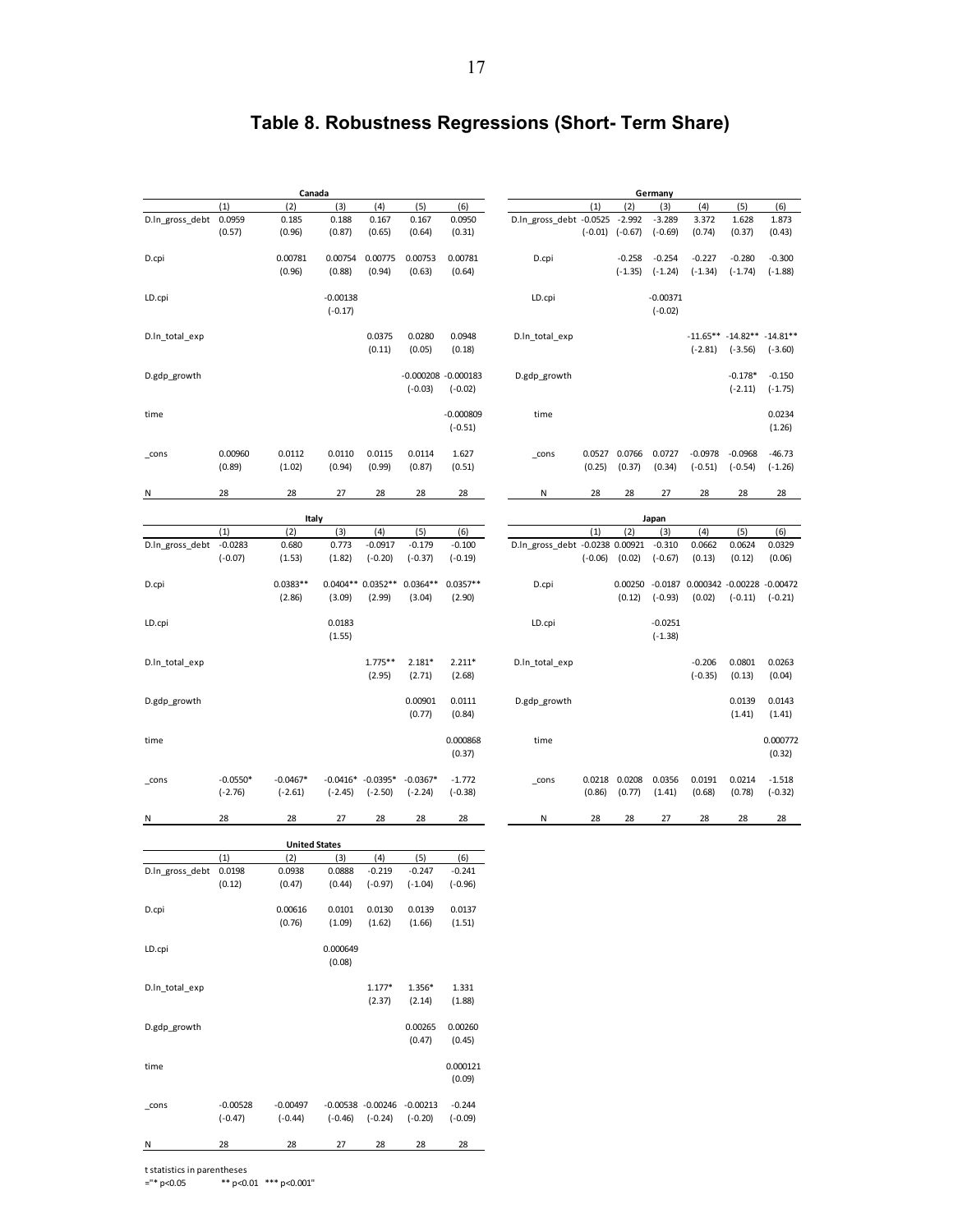

**Figure 1. Gross Public Debt in Advanced and G7 Economies, 1980—2017 (percent of GDP)**

Source: Fiscal Monitor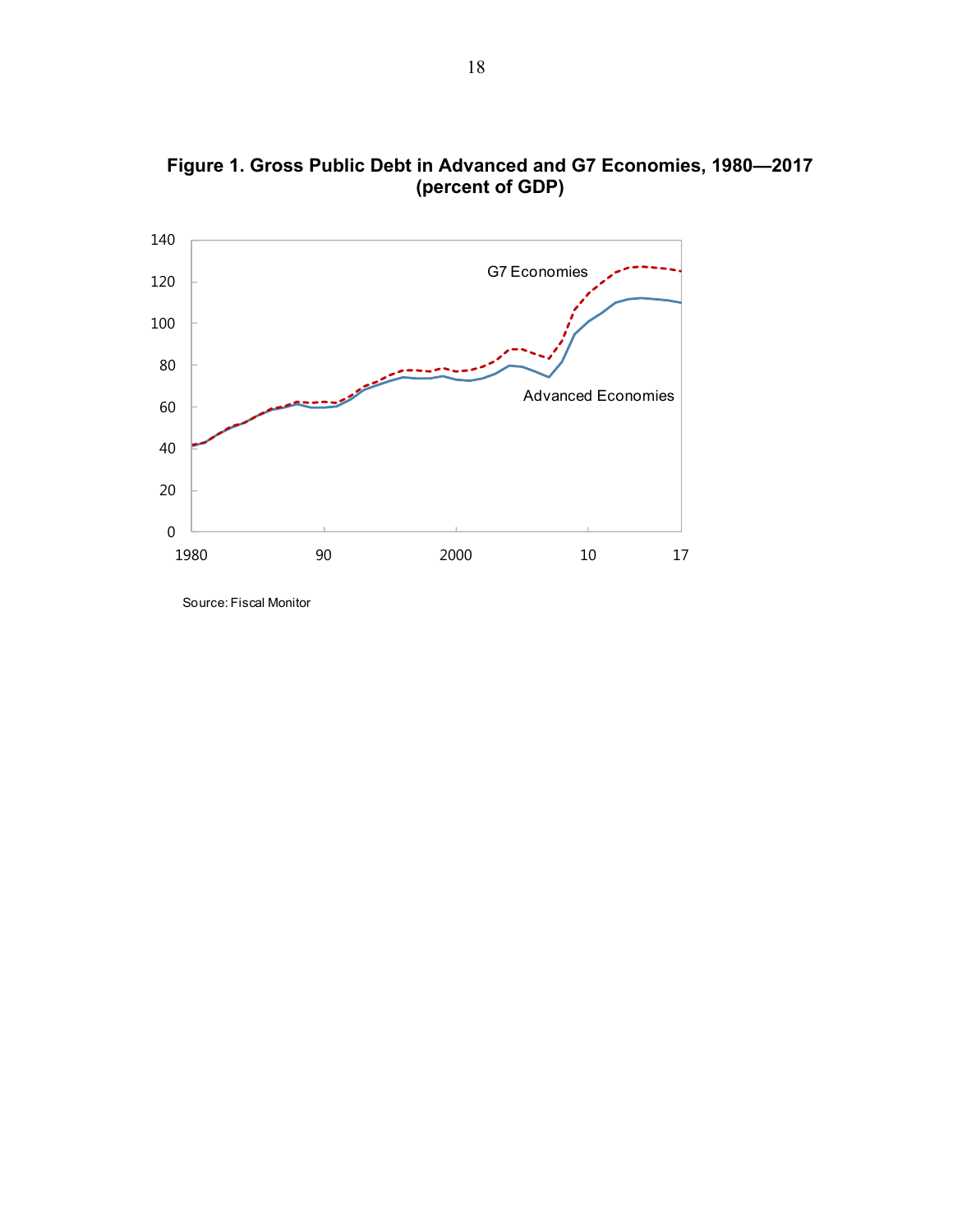

**Figure 2. Percentage Breakdown of Central Government Debt, 2010**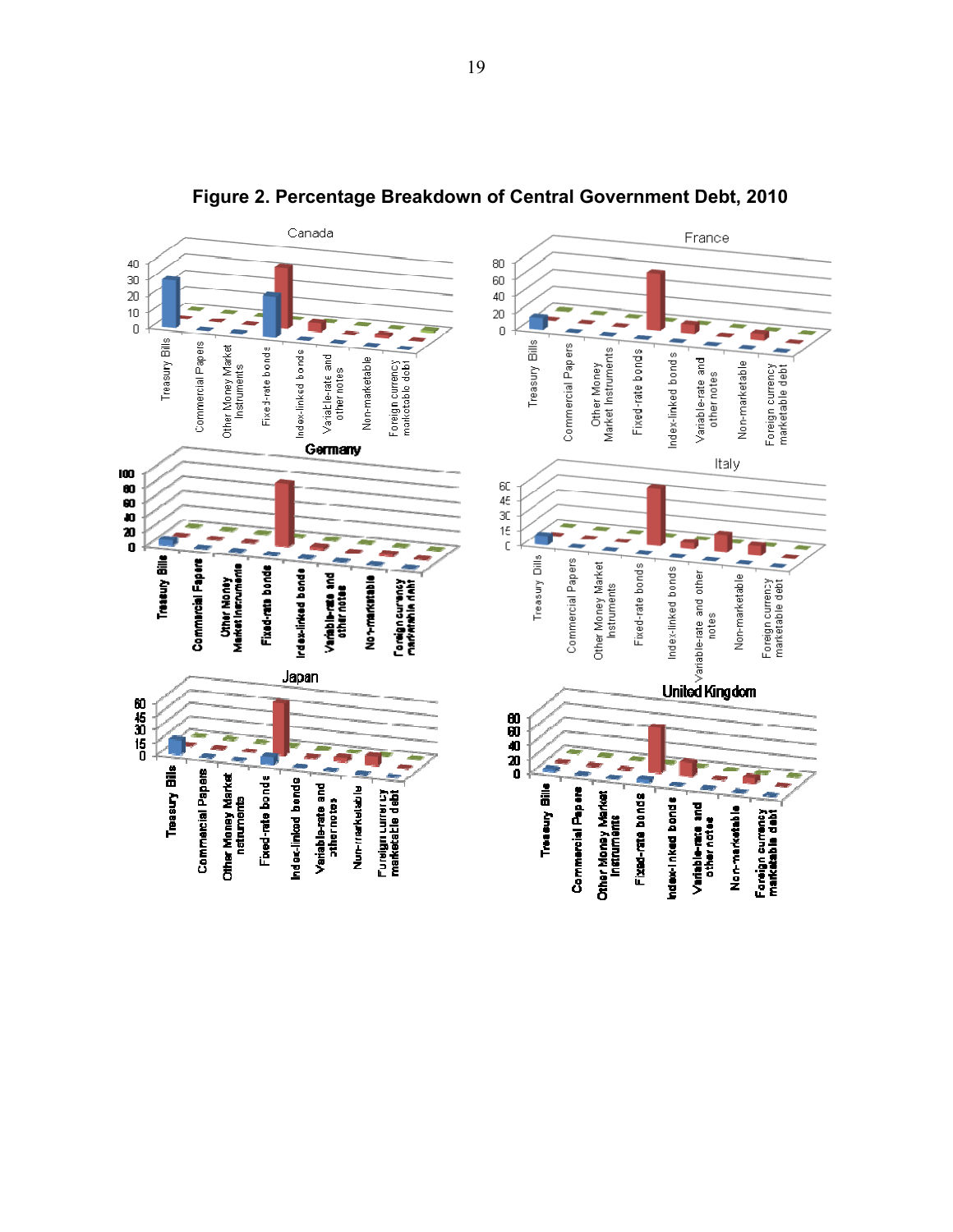

**Figure 2. Percentage Breakdown of Central Government Debt, 2010 (cont.)** 

Source: IMF staff calculations based on OECD Central Government Debt data.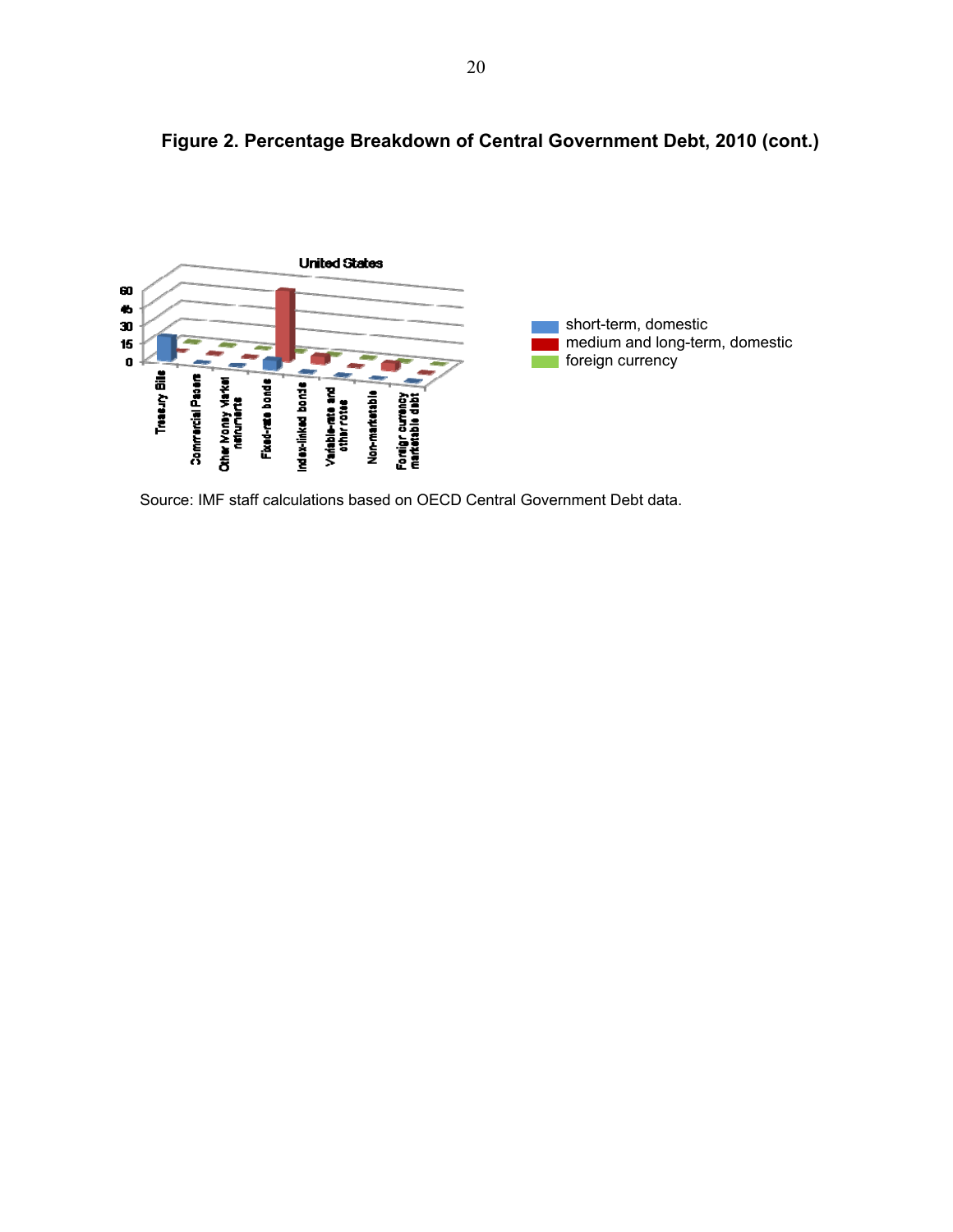**Figure 3. Debt Reduction as a Function of Medium- and Long- Term Debt Share** 



**Figure 4. Debt Reduction Outcomes with Varying Short-Term Debt Shares United States (6 percent inflation)** 

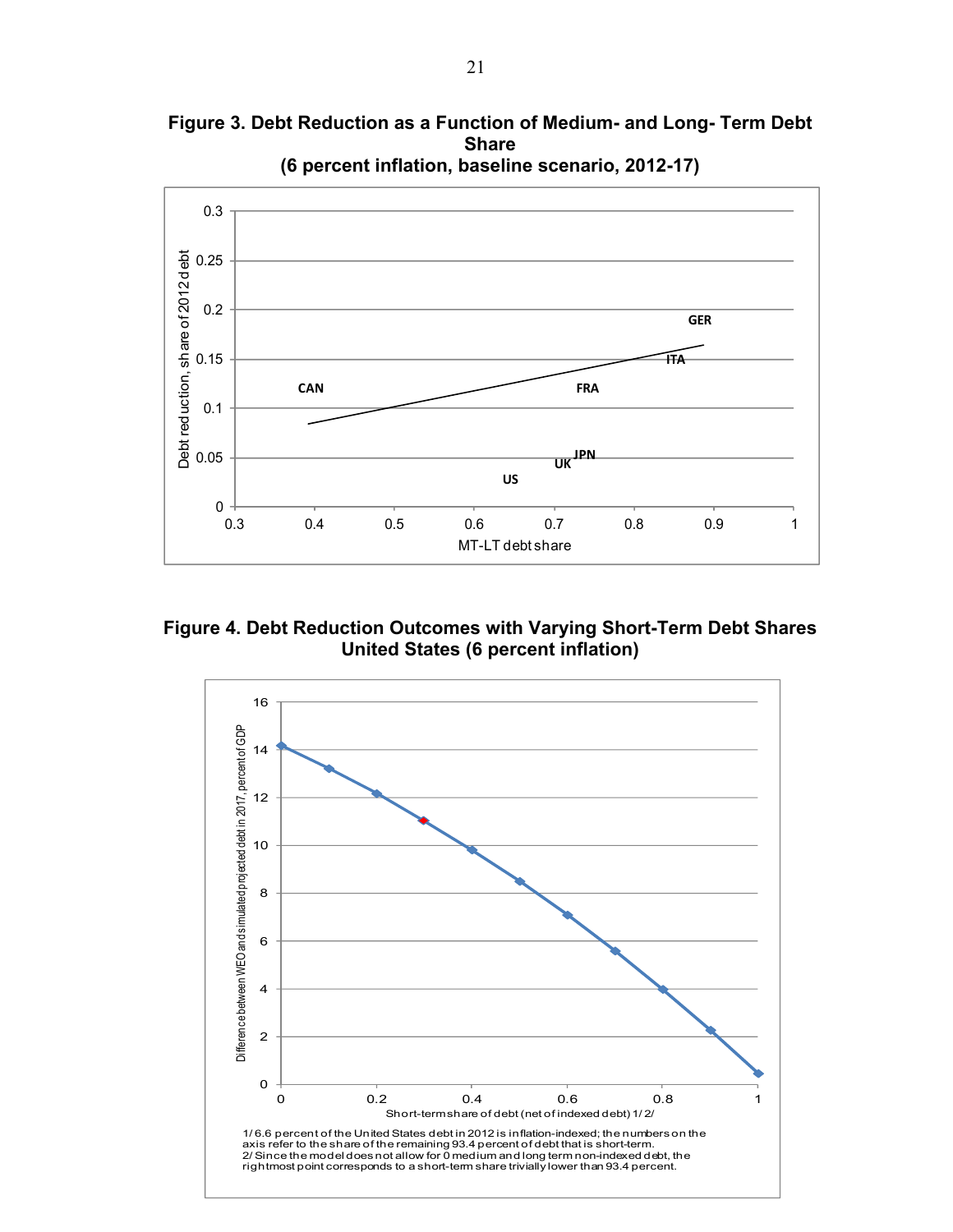

**Figure 5. How Varying Fisher Effects Impact Debt Reduction for G7 Average (6 percent inflation scenario)**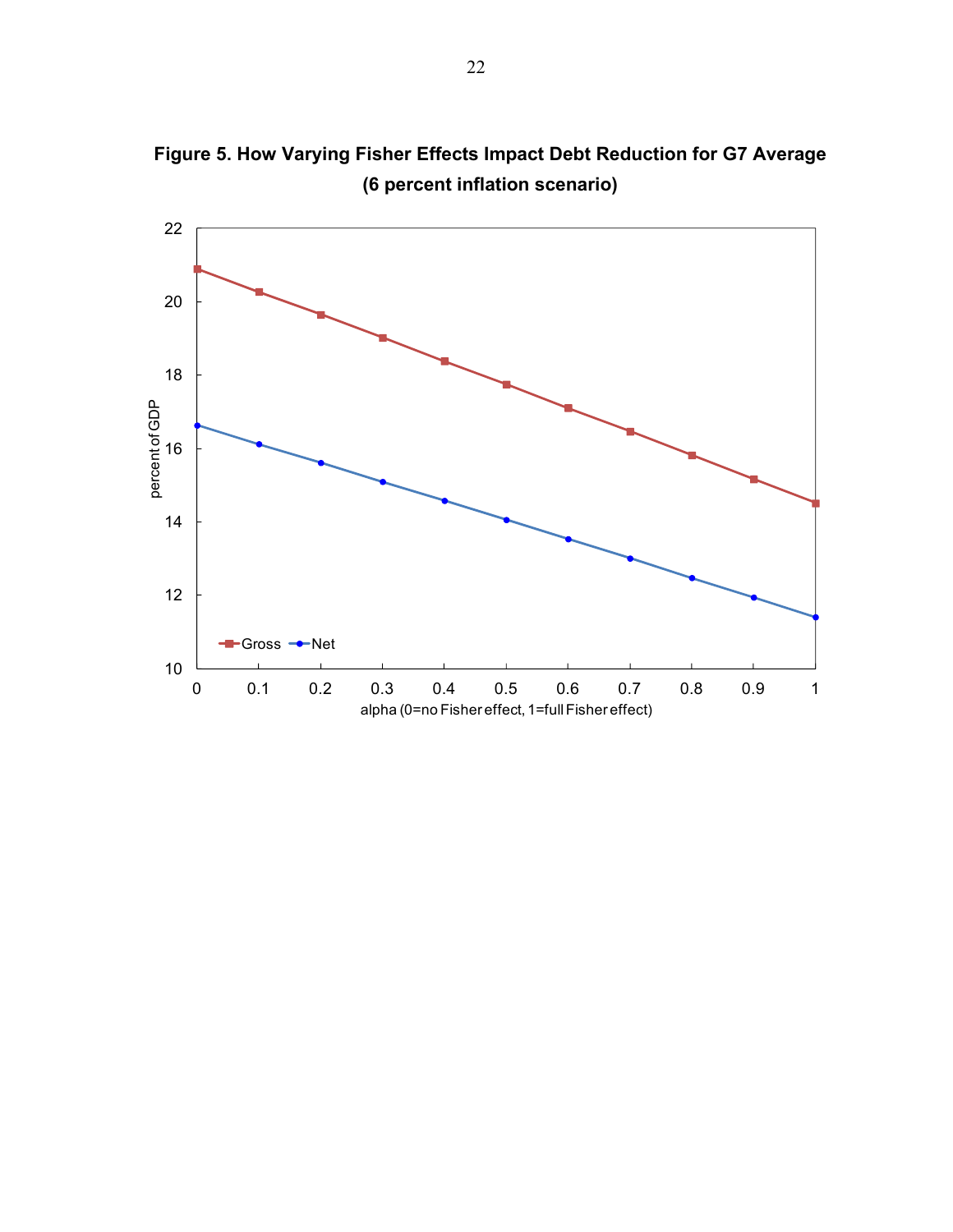

#### **Figure 6. Inflation Scatter Plots, All OECD Countries**

Source: World Economic Outlook, OECD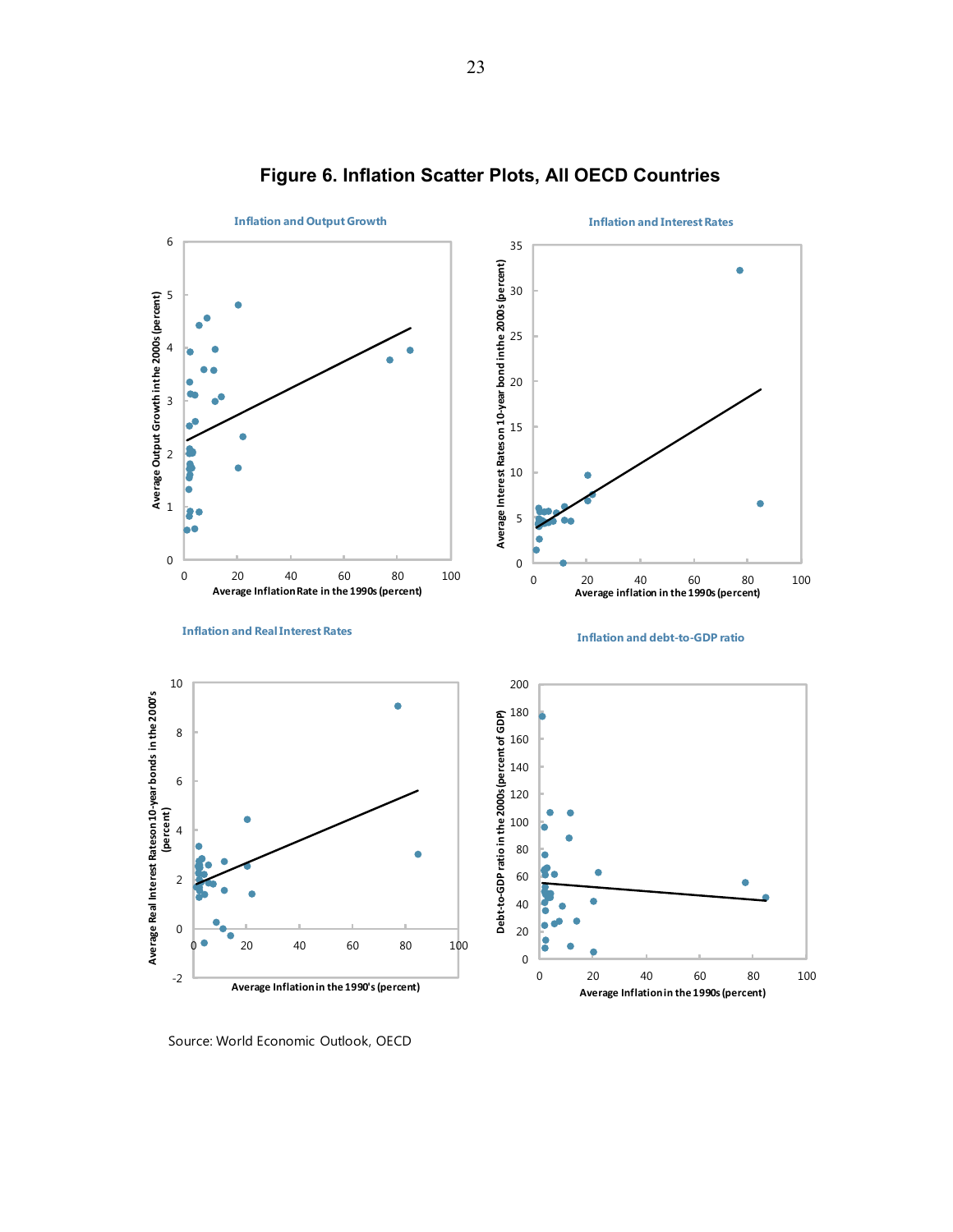

### **Figure 7. Inflation Scatter Plots, Selected OECD Countries**

Source: World Economic Outlook, OECD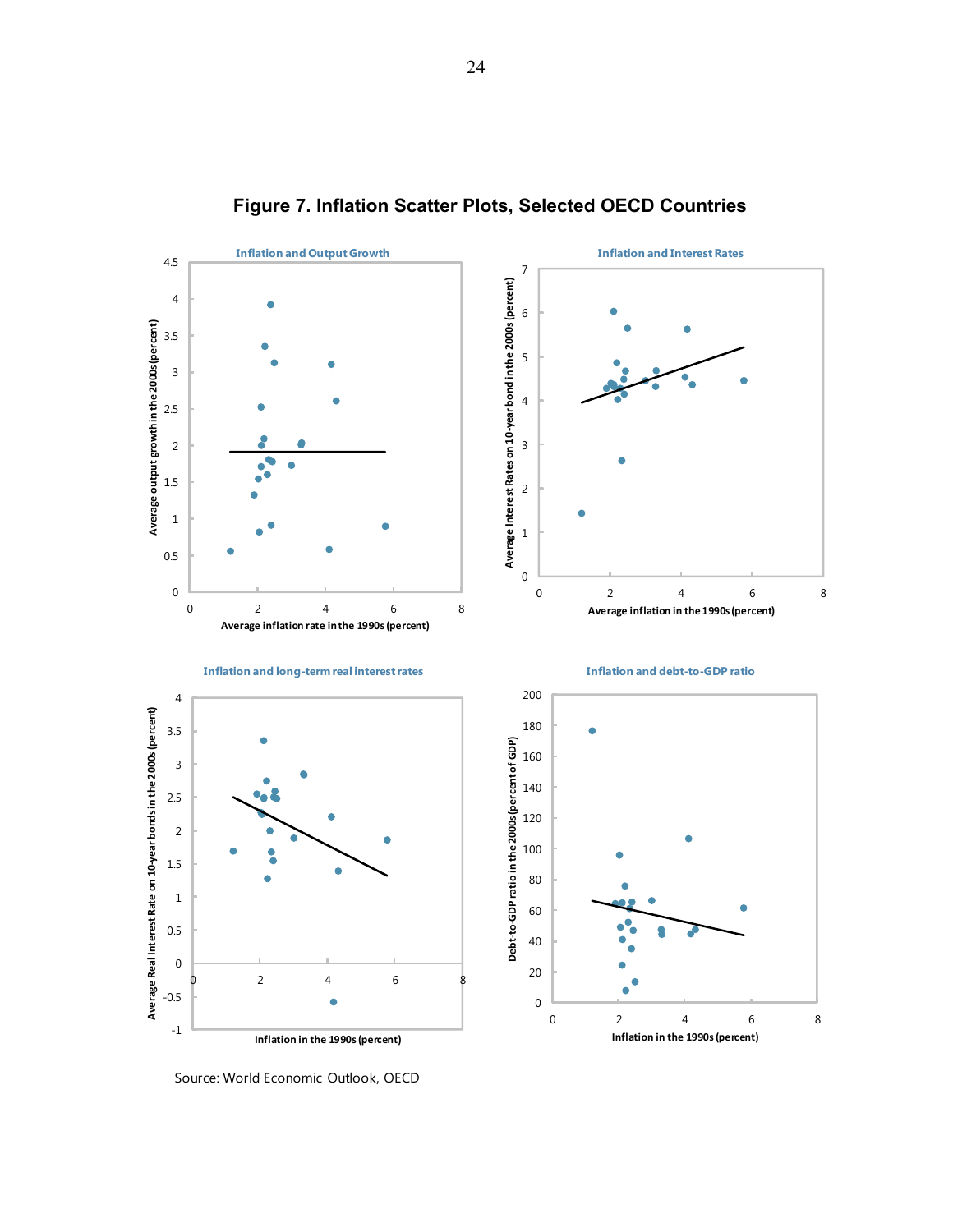

**Figure 8. Average Maturity, Inflation, and Public Debt in G7 Economies**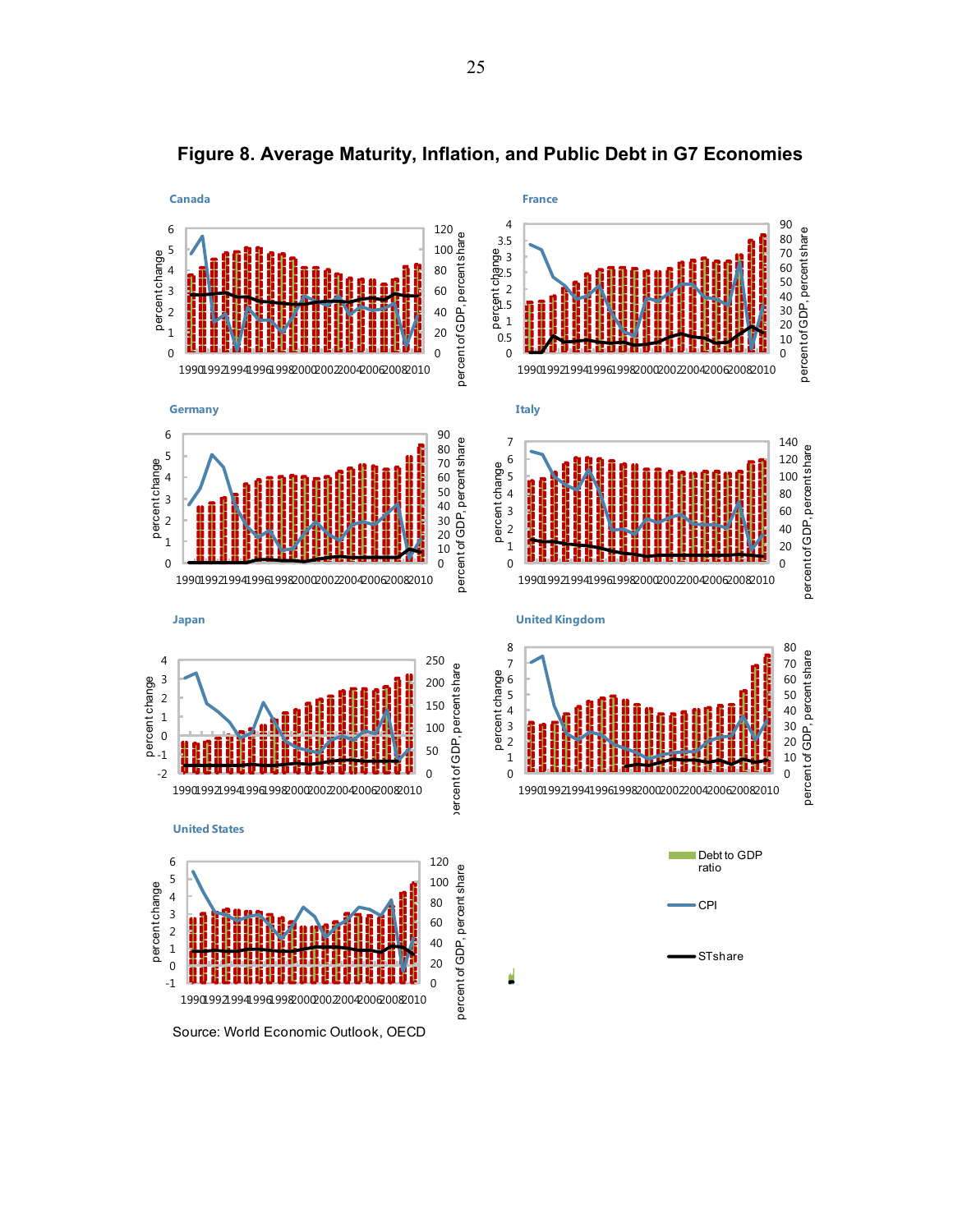#### **REFERENCES**

- Abbas, S.A., Akitoby, B., Andritzky, J., Berger, H., Komatsuzaki, T., and Tyson, J. (2013), "Dealing with High Debt in an Era of Low Growth," IMF Staff Discussion Note 13/7.
- Aizenman, J. and N. Marion (2011), "Using Inflation to Erode the US Public Debt," *Journal of Macroeconomics*, 33(4): pp. 524-541.
- Ball, L. (2012). *The case for Four Percent Inflation.* manuscript.
- Blanchard, O., Dell'Ariccia, G., and Mauro, P. (2010), "Rethinking Macroeconomic Policy," Washington, DC: International Monetary Fund
- Carmichael, J. and P. Stebbing (1983), "Fisher's Paradox and the Theory of Interest," *The American Economic Review*, 73(4): pp. 619-630.
- Cochrane, J. (2011), "Understanding Policy in the Great Recession: Some Unpleasant Fiscal Arithmetic," *European Economic Review*, 55(1): pp. 2-30.
- Darby, M. (1975), "The Financial and Tax Effects of Monetary Policy on Interest Rates," *Economic Inquiry*, 13(2): pp. 266-276.
- Davig, T. and E. Leeper (2011), "Monetary-Fiscal Policy Interactions and Fiscal Stimulus," *European Economic Review*, 55(2): pp. 211-227.
- Feldstein, M. (1983), "Inflation, Income Taxes, and the Rate of Interest: A Theoretical Analysis," in *Inflation, Tax Rules, and Capital Formation*, Chicago, IL: University of Chicago Press.
- Giannitsarou, C. and A. Scott (2008), "Inflation Implications of Rising Government Debt," in *NBER International Seminar on Macroeconomics 2006*, National Bureau of Economic Research, Inc., NBER Chapters, pp. 393-442.
- Hall, G. and T. Sargent (2010), "Interest Rate Risk and other Determinants of Post-WWII U.S. Government Debt/GDP Dynamics," NBER Working Paper No. 15702 (Cambridge, Massachusetts: National Bureau of Economic Research).
- International Monetary Fund (2012). "World Economic Outlook: Coping with High Debt and Sluggish Growth," October 2012, (Washington: International Monetary Fund).
- International Monetary Fund (2013), "World Economic Outlook: Hopes, Realities, and Risks," April 2013, (Washington: International Monetary Fund).
- Krause, M. and S. Moyen (2011), "Public Debt and Changing Inflation Targets," Deutsche Bundesbank (Frankfurt, Germany: Deutsche Bundesbank).